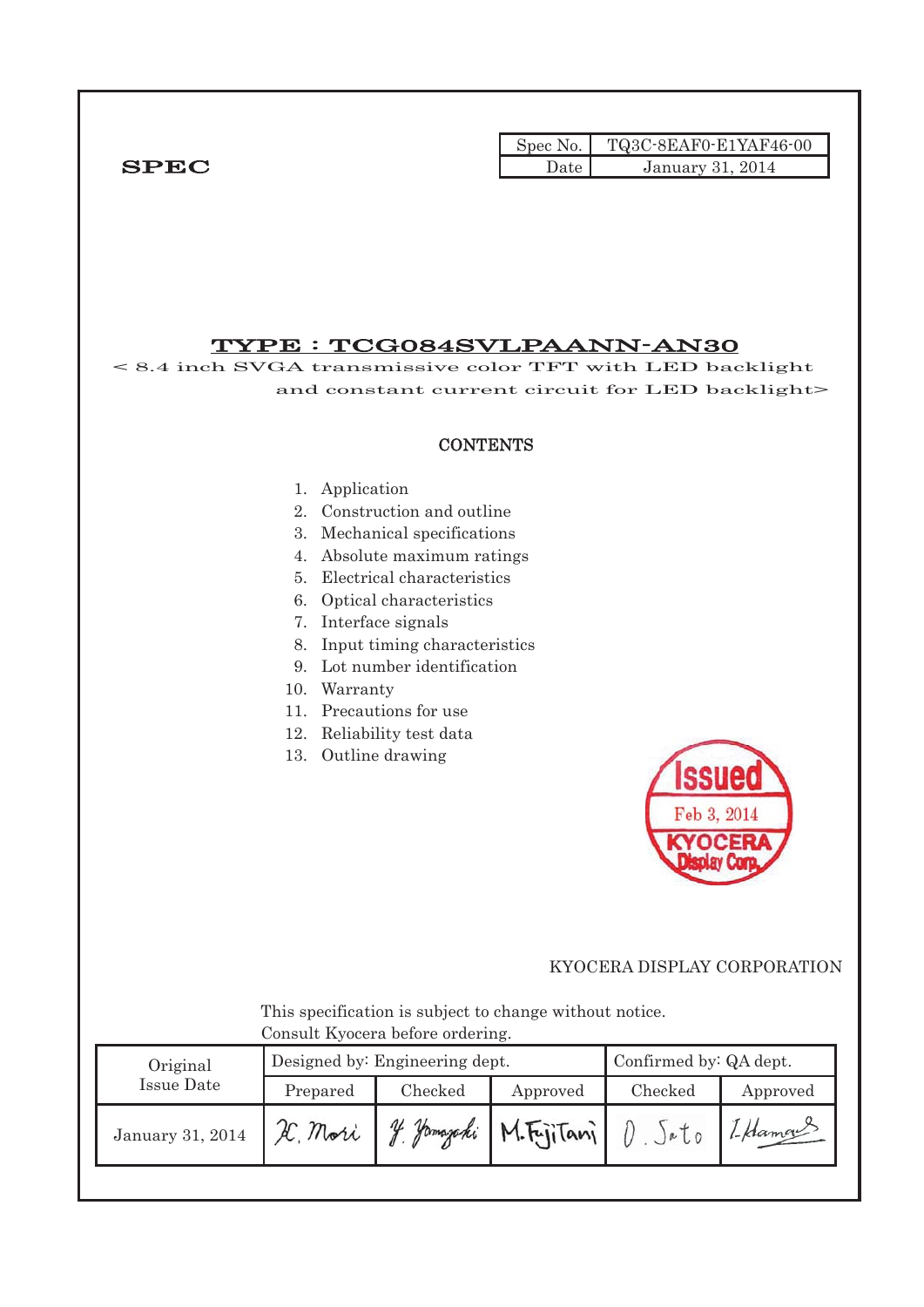# Warning

- 1. This Kyocera LCD module has been specifically designed for use only in electronic devices and industrial machines in the area of audio control, office automation, industrial control, home appliances, etc. The module should not be used in applications where the highest level of safety and reliability are required and module failure or malfunction of such module results in physical harm or loss of life, as well as enormous damage or loss. Such fields of applications include, without limitation, medical, aerospace, communications infrastructure, atomic energy control. Kyocera expressly disclaims any and all liability resulting in any way to the use of the module in such applications.
- 2. Customer agrees to indemnify, defend and hold Kyocera harmless from and against any and all actions, claims, damages, liabilities, awards, costs, and expenses, including legal expenses, resulting from or arising out of Customer's use, or sale for use, or Kyocera modules in applications.

# Caution

1. Kyocera shall have the right, which Customer hereby acknowledges, to immediately scrap or destroy tooling for Kyocera modules for which no Purchase Orders have been received from the Customer in a two-year period.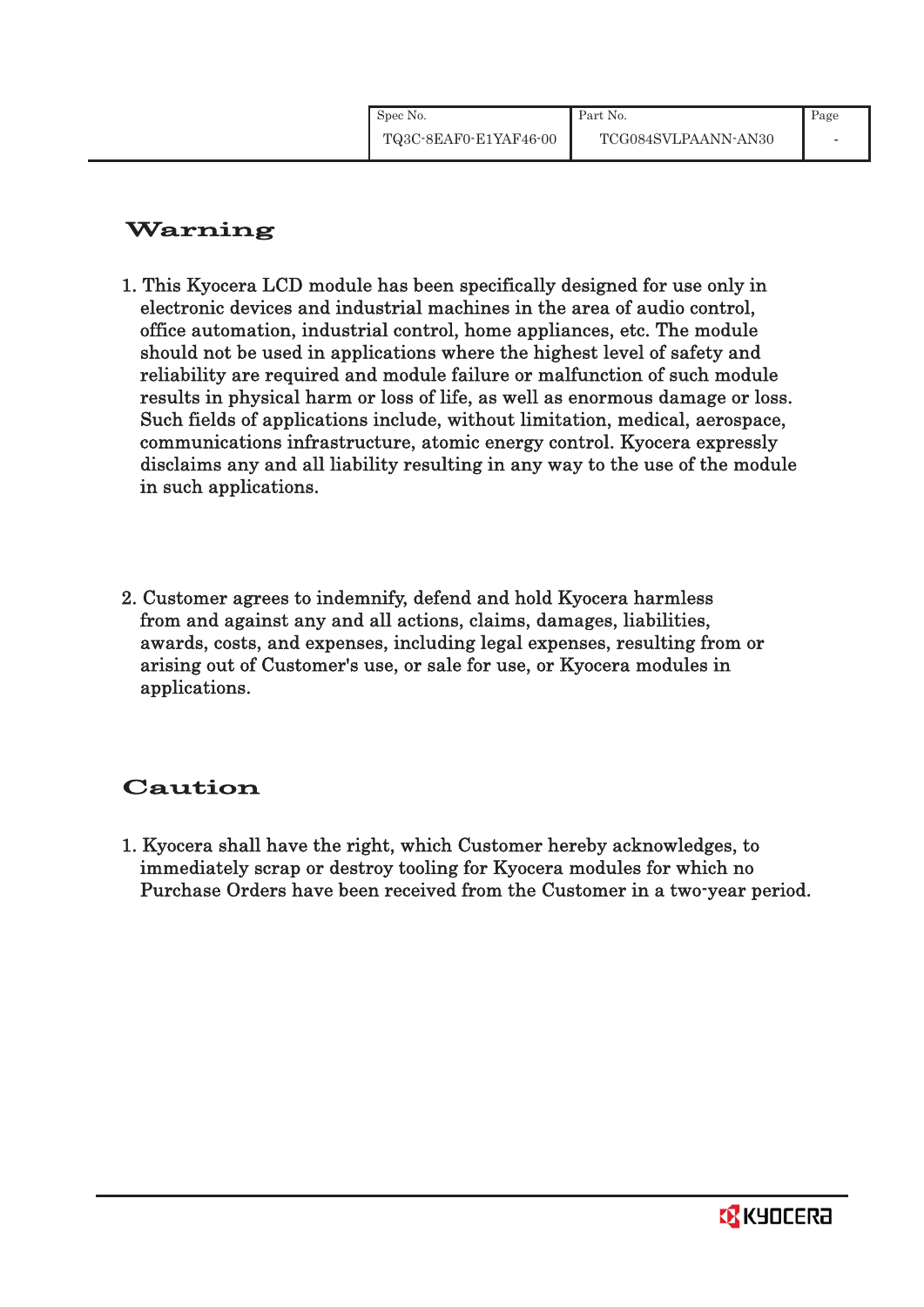| <b>R</b> KYOCERƏ |  |
|------------------|--|
|                  |  |

|                  | TQ3C-8EAF0-E1YAF46-00<br>$\operatorname{TCG084SVLPAANN-AN30}$ |            |  |                                 |          |                                      |                         |          |  |
|------------------|---------------------------------------------------------------|------------|--|---------------------------------|----------|--------------------------------------|-------------------------|----------|--|
|                  |                                                               |            |  | Revision record                 |          |                                      |                         |          |  |
|                  | $\rm{Date}$                                                   |            |  | Designed by : Engineering dept. |          |                                      | Confirmed by : QA dept. |          |  |
|                  |                                                               | Prepared   |  | $\rm Checked$                   | Approved |                                      | Checked                 | Approved |  |
|                  |                                                               |            |  |                                 |          |                                      |                         |          |  |
|                  |                                                               |            |  |                                 |          |                                      |                         |          |  |
| ${\rm Rev. No.}$ | $\rm{\textbf{Date}}$                                          | $\rm Page$ |  |                                 |          | $\label{eq:2} \textbf{Descriptions}$ |                         |          |  |
|                  |                                                               |            |  |                                 |          |                                      |                         |          |  |
|                  |                                                               |            |  |                                 |          |                                      |                         |          |  |
|                  |                                                               |            |  |                                 |          |                                      |                         |          |  |
|                  |                                                               |            |  |                                 |          |                                      |                         |          |  |
|                  |                                                               |            |  |                                 |          |                                      |                         |          |  |
|                  |                                                               |            |  |                                 |          |                                      |                         |          |  |
|                  |                                                               |            |  |                                 |          |                                      |                         |          |  |
|                  |                                                               |            |  |                                 |          |                                      |                         |          |  |
|                  |                                                               |            |  |                                 |          |                                      |                         |          |  |
|                  |                                                               |            |  |                                 |          |                                      |                         |          |  |
|                  |                                                               |            |  |                                 |          |                                      |                         |          |  |
|                  |                                                               |            |  |                                 |          |                                      |                         |          |  |
|                  |                                                               |            |  |                                 |          |                                      |                         |          |  |
|                  |                                                               |            |  |                                 |          |                                      |                         |          |  |
|                  |                                                               |            |  |                                 |          |                                      |                         |          |  |
|                  |                                                               |            |  |                                 |          |                                      |                         |          |  |
|                  |                                                               |            |  |                                 |          |                                      |                         |          |  |
|                  |                                                               |            |  |                                 |          |                                      |                         |          |  |
|                  |                                                               |            |  |                                 |          |                                      |                         |          |  |
|                  |                                                               |            |  |                                 |          |                                      |                         |          |  |
|                  |                                                               |            |  |                                 |          |                                      |                         |          |  |
|                  |                                                               |            |  |                                 |          |                                      |                         |          |  |
|                  |                                                               |            |  |                                 |          |                                      |                         |          |  |
|                  |                                                               |            |  |                                 |          |                                      |                         |          |  |
|                  |                                                               |            |  |                                 |          |                                      |                         |          |  |
|                  |                                                               |            |  |                                 |          |                                      |                         |          |  |
|                  |                                                               |            |  |                                 |          |                                      |                         |          |  |
|                  |                                                               |            |  |                                 |          |                                      |                         |          |  |
|                  |                                                               |            |  |                                 |          |                                      |                         |          |  |
|                  |                                                               |            |  |                                 |          |                                      |                         |          |  |
|                  |                                                               |            |  |                                 |          |                                      |                         |          |  |
|                  |                                                               |            |  |                                 |          |                                      |                         |          |  |

Spec No.

Part No.

-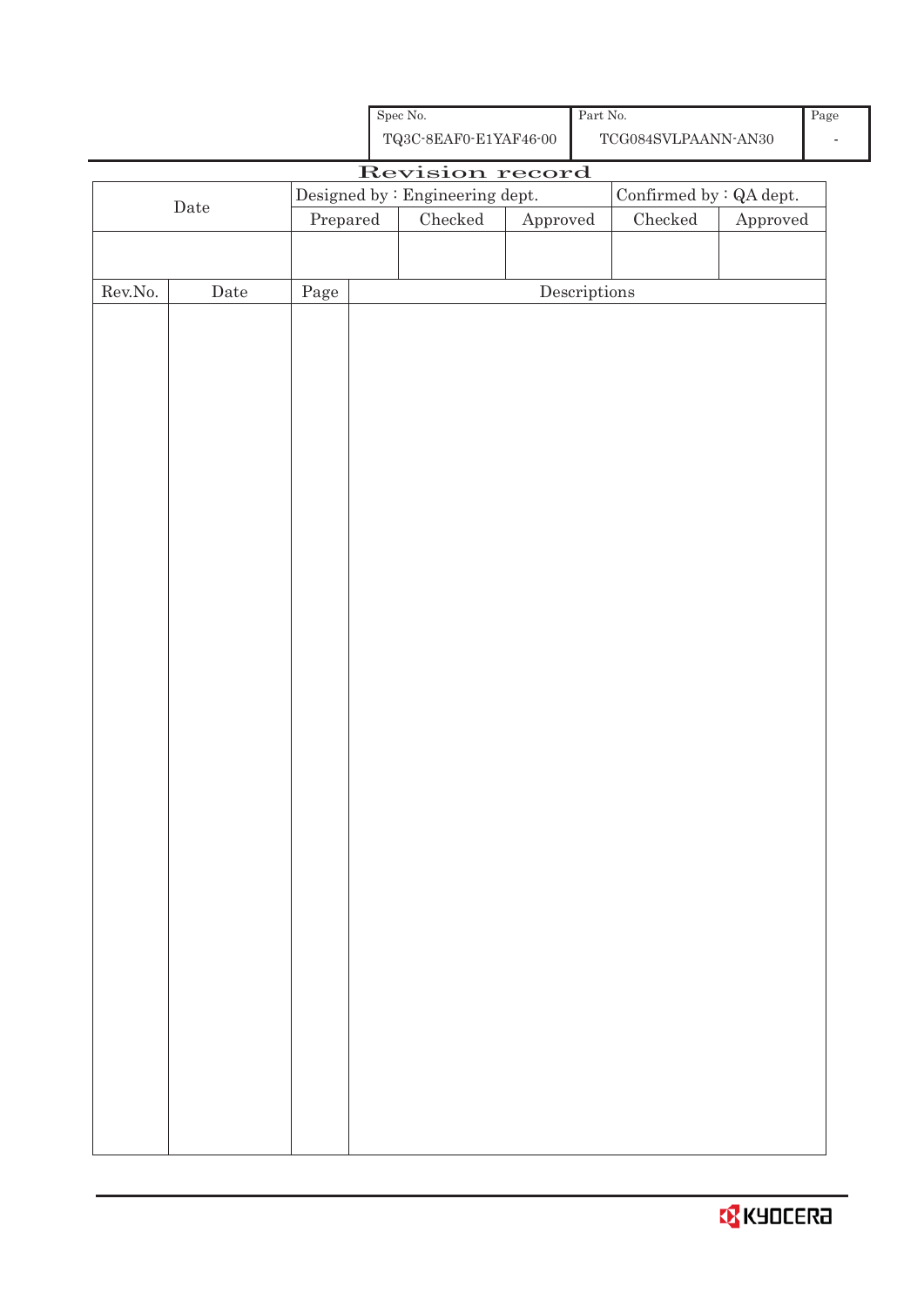| Spec No.              | Part No.            | Page |
|-----------------------|---------------------|------|
| TQ3C-8EAF0-E1YAF46-00 | TCG084SVLPAANN-AN30 |      |

## 1. Application

This document defines the specification of TCG084SVLPAANN-AN30. (RoHS Compliant)

#### 2. Construction and outline

| LCD.               | : Transmissive color dot matrix type TFT              |
|--------------------|-------------------------------------------------------|
| Backlight system   | : LED                                                 |
| Polarizer          | : Anti-Glare treatment                                |
| Interface          | : LVDS                                                |
| Additional circuit | : Timing controller, Power supply $(3.3V)$ input)     |
|                    | Constant current circuit for LED Backlight(12V input) |

#### 3. Mechanical specifications

| <b>Item</b>              | Specification                                            | Unit |
|--------------------------|----------------------------------------------------------|------|
| Outline dimensions<br>1) | $199.5(W)\times(147.4)(H)\times9(D)$                     | mm   |
| Active area              | $170.4(W)\times 127.8(H)$<br>(21.3cm/8.4 inch(Diagonal)) | mm   |
| Dot format               | $800 \times (R, G, B)(W) \times 600(H)$                  | dot  |
| Dot pitch                | $0.071(W)\times0.213(H)$                                 | mm   |
| 2)<br>Base color         | Normally White                                           |      |
| <b>Mass</b>              | 330                                                      | g    |

1) Projection not included. Please refer to outline for details.

2) Due to the characteristics of the LCD material, the color varies with environmental temperature.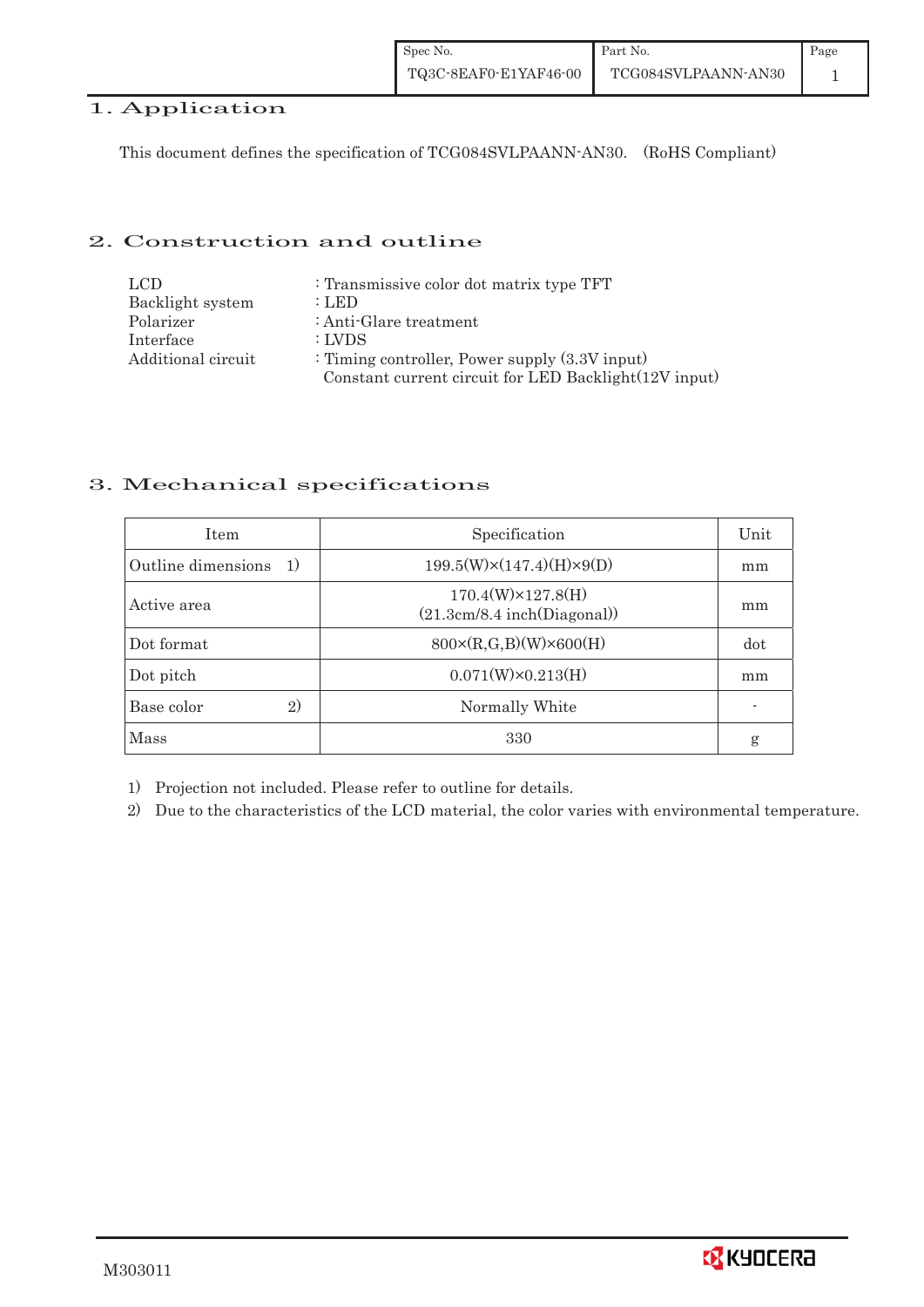#### 4. Absolute maximum ratings

| Item                                      |                    | Symbol       | Min.   | Max.          | Unit |
|-------------------------------------------|--------------------|--------------|--------|---------------|------|
| Supply voltage $(+3.3V)$                  |                    | $\rm V_{DD}$ | $-0.3$ | 4.0           |      |
| Supply voltage(+12V)                      |                    | $\rm V_{IN}$ | $-0.3$ | 14.0          |      |
| Input signal<br>voltage<br><b>SELLVDS</b> | RxINi+, RxINi-     | $\rm V_{I1}$ | $-0.3$ | 2.8           |      |
|                                           | CK IN+, CK IN-     | $\rm V_{I2}$ | $-0.3$ | 2.8           |      |
|                                           |                    | $\rm V_{I3}$ | $-0.3$ | $V_{DD}$ +0.5 |      |
|                                           | <b>BLBRT, BLEN</b> | $\rm V_{I4}$ | $-0.3$ | $\rm V_{IN}$  |      |

#### 4-1. Electrical absolute maximum ratings

1)  $i=0,1,2,3$ 

2) V<sub>DD</sub> must be supplied correctly within the range described in 5-1.

4-2. Environmental absolute maximum ratings

| Item                                 |    | Symbol                  | Min.  | Max. | Unit            |
|--------------------------------------|----|-------------------------|-------|------|-----------------|
| Operating temperature(Ambient)<br>1) |    | Top(Ambient)            | $-20$ | 70   | $\rm ^{\circ}C$ |
| Operating temperature (Panel)<br>2)  |    | Top(Panel)              | $-20$ | 70   | $\rm ^{\circ}C$ |
| Storage temperature                  | 3) | T <sub>STO</sub>        | $-30$ | 80   | $\rm ^{\circ}C$ |
| Operating humidity                   | 4) | $H_{OP}$                | 10    | 5)   | %RH             |
| Storage humidity                     | 4) | <b>H</b> <sub>sto</sub> | 10    | (5)  | %RH             |
| Vibration                            |    |                         | 6)    | 6)   |                 |
| Shock                                |    |                         | 7)    |      |                 |

- 1) Operating temperature means a temperature which operation shall be guaranteed. Since display performance is evaluated at 25°C, another temperature range should be confirmed.
- 2) Panel surface temperature (all the surface)
- 3) Temp. =  $-30^{\circ}$ C $<$ 48h, Temp. =  $80^{\circ}$ C $<$ 168h Store LCD at normal temperature/humidity. Keep them free from vibration and shock. An LCD that is kept at a low or a high temperature for a long time can be defective due to other conditions, even if the low or high temperature satisfies the standard. (Please refer to "Precautions for Use" for details.)
- 4) Non-condensing
- 5) Temp. $\leq 40^{\circ}$ C, 85%RH Max.
	- Temp. >40°C, Absolute humidity shall be less than 85%RH at 40°C.

6)

| Frequency       | $10\sim$ 55 Hz    | Acceleration value         |
|-----------------|-------------------|----------------------------|
| Vibration width | $0.15$ mm         | $(0.3{\sim}9~{\rm m/s^2})$ |
| Interval        | $10 - 55 - 10$ Hz | 1 minutes                  |

 2 hours in each direction X, Y, Z (6 hours total) EIAJ ED-2531

7) Acceleration: 490 m/s2, Pulse width: 11 ms 3 times in each direction:  $\pm X$ ,  $\pm Y$ ,  $\pm Z$ EIAJ ED-2531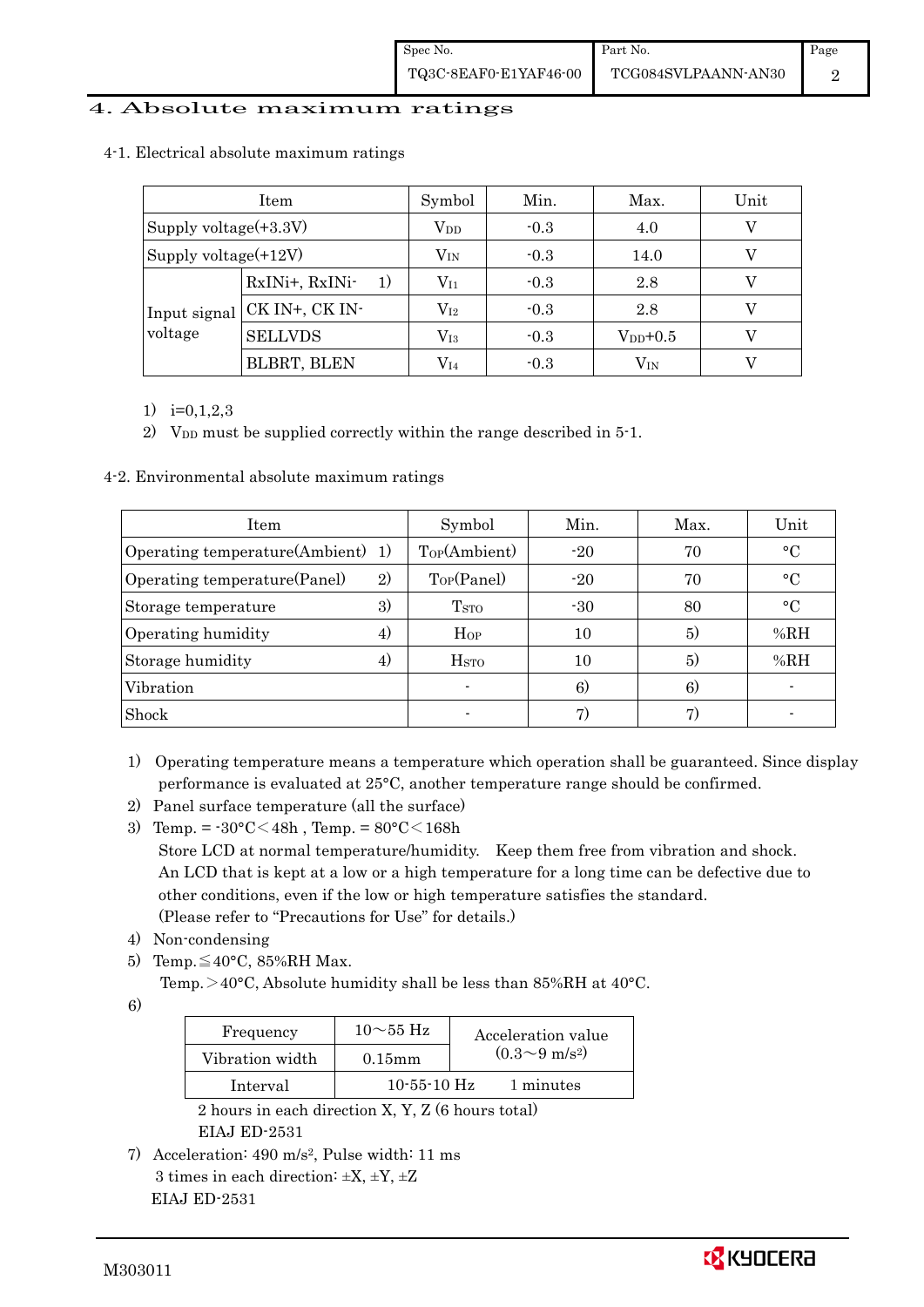| Spec No.              | Part No.            | Page |
|-----------------------|---------------------|------|
| TQ3C-8EAF0-E1YAF46-00 | TCG084SVLPAANN-AN30 |      |

## 5. Electrical characteristics

#### 5-1. LCD

| Temp. = $-20 \sim 70$ °C            |       |                 |                           |                          |                          |                          |          |
|-------------------------------------|-------|-----------------|---------------------------|--------------------------|--------------------------|--------------------------|----------|
| Item                                |       | Symbol          | Condition                 | Min.                     | Typ.                     | Max.                     | Unit     |
| Supply voltage                      | 1)    | $V_{DD}$        | $\overline{\phantom{a}}$  | 3.0                      | $\!.3$                   | 3.6                      | V        |
| Current consumption                 |       | I <sub>DD</sub> | 2)                        | $\overline{\phantom{a}}$ | 250                      | 310                      | mA       |
| Permissive input ripple voltage     |       | $V_{RP}$        | $VDD=3.3V$                | $\overline{\phantom{a}}$ | ÷,                       | 100                      | $mVp-p$  |
|                                     |       | $V_{IL}$        | "Low" level               | $\overline{0}$           | $\overline{\phantom{a}}$ | 0.8                      | V        |
| Input signal voltage                | 3)    | V <sub>IH</sub> | "High" level              | 2.0                      | $\overline{\phantom{0}}$ | $V_{DD}$                 | V        |
|                                     |       | $I_{OL}$        | $V_{I3}=0V$               | $-10$                    | $\overline{\phantom{a}}$ | 10                       | $\mu$ A  |
| Input leak current                  |       | $I_{OH}$        | $\rm V_{I3}\!\!=\!\!3.3V$ | $\overline{\phantom{a}}$ | $\overline{\phantom{a}}$ | 400                      | $\mu$ A  |
| LVDS Input voltage                  | 4)    | $V_{L}$         |                           |                          | $\blacksquare$           | 1.9                      | $\rm V$  |
| Differential input voltage          | 4)    | $V_{ID}$        |                           | 250                      | 350                      | 450                      | mV       |
| Differential input                  |       | $V_{TL}$        | "Low" level               | $V_{CM}$ -100            | $\overline{\phantom{a}}$ | $\overline{\phantom{a}}$ | mV       |
| threshold voltage                   | 4) 5) | V <sub>TH</sub> | "High" level              | $\overline{\phantom{a}}$ | $\overline{\phantom{a}}$ | $V_{CM}$ +100            | mV       |
| Terminator                          |       | $R_1$           |                           | $\overline{\phantom{a}}$ | 100                      | $\overline{\phantom{a}}$ | $\Omega$ |
|                                     |       | t1              | $\overline{\phantom{a}}$  | 0.1                      | $\overline{\phantom{a}}$ | 10                       | ms       |
|                                     |       | t2              | $\overline{\phantom{a}}$  | $\overline{0}$           | $\overline{\phantom{a}}$ | $\overline{\phantom{a}}$ | ms       |
|                                     |       | t3              |                           | $\overline{0}$           | $\overline{\phantom{a}}$ | $\overline{\phantom{a}}$ | ms       |
| V <sub>pp</sub> -turn-on conditions | 1)    | t4              | $\overline{\phantom{0}}$  | 1.0                      | $\overline{\phantom{a}}$ | $\overline{\phantom{a}}$ | $\bf S$  |
|                                     |       | t5              |                           | $200\,$                  |                          | $\overline{\phantom{a}}$ | ms       |
|                                     |       | t6              |                           | 200                      |                          | $\overline{a}$           | ms       |

#### 1) V<sub>DD</sub>-turn-on conditions



 $^\star$  If the condition of t5, t6 doesn't fill it, the display noise might be seen.

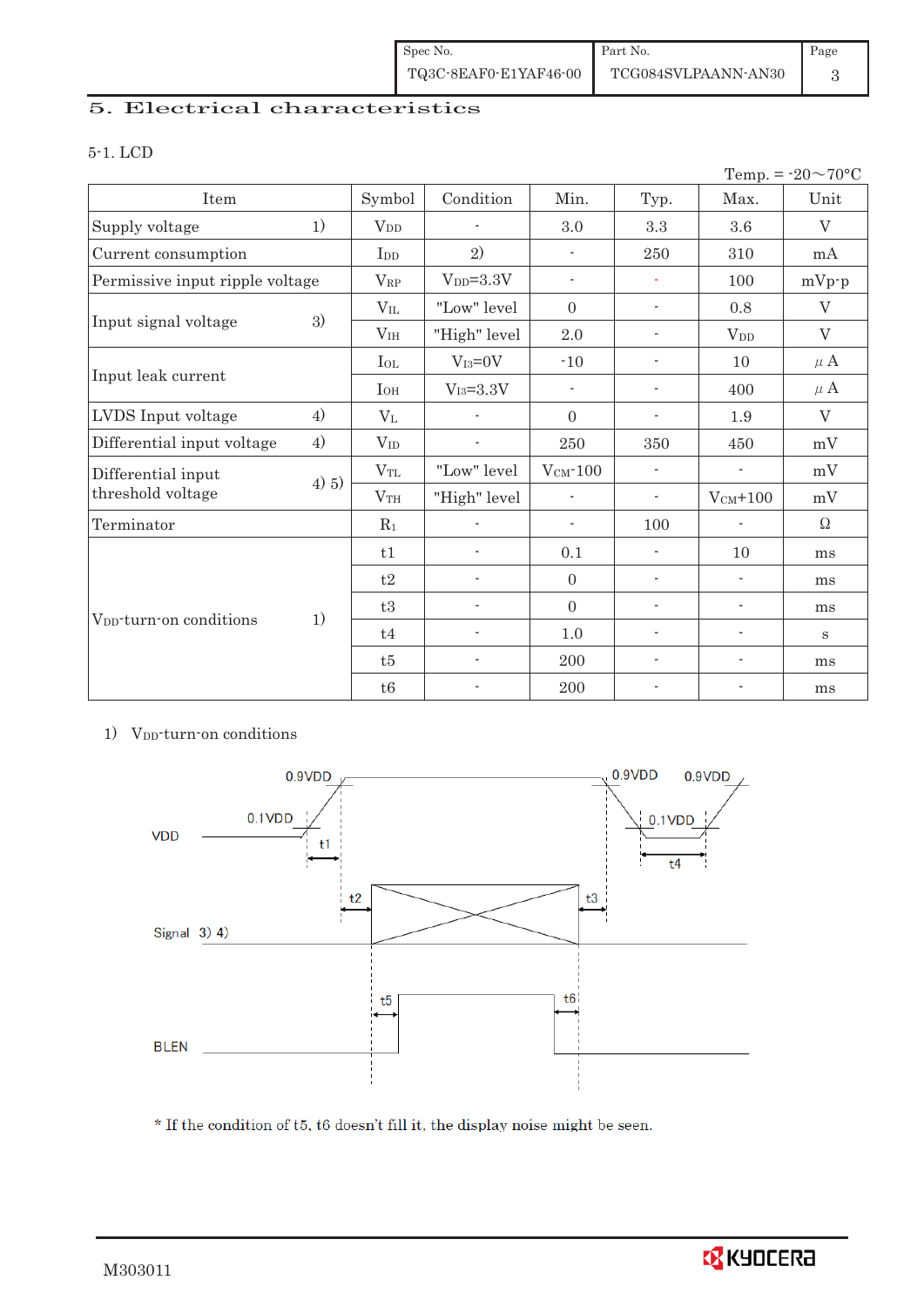2) Display pattern:

```
V_{DD} = 3.3V, Temp. = 25^{\circ}C
```


- 3) Input signal : SELLVDS
- 4) Input signal : RxIN3+, RxIN3-, RxIN2+, RxIN2-, RxIN1+, RxIN1-, RxIN0+, RxIN0- CK IN+, CK IN-



5) V $_{CM}$ : LVDS Common mode voltage (V $_{CM}$ =1.25V)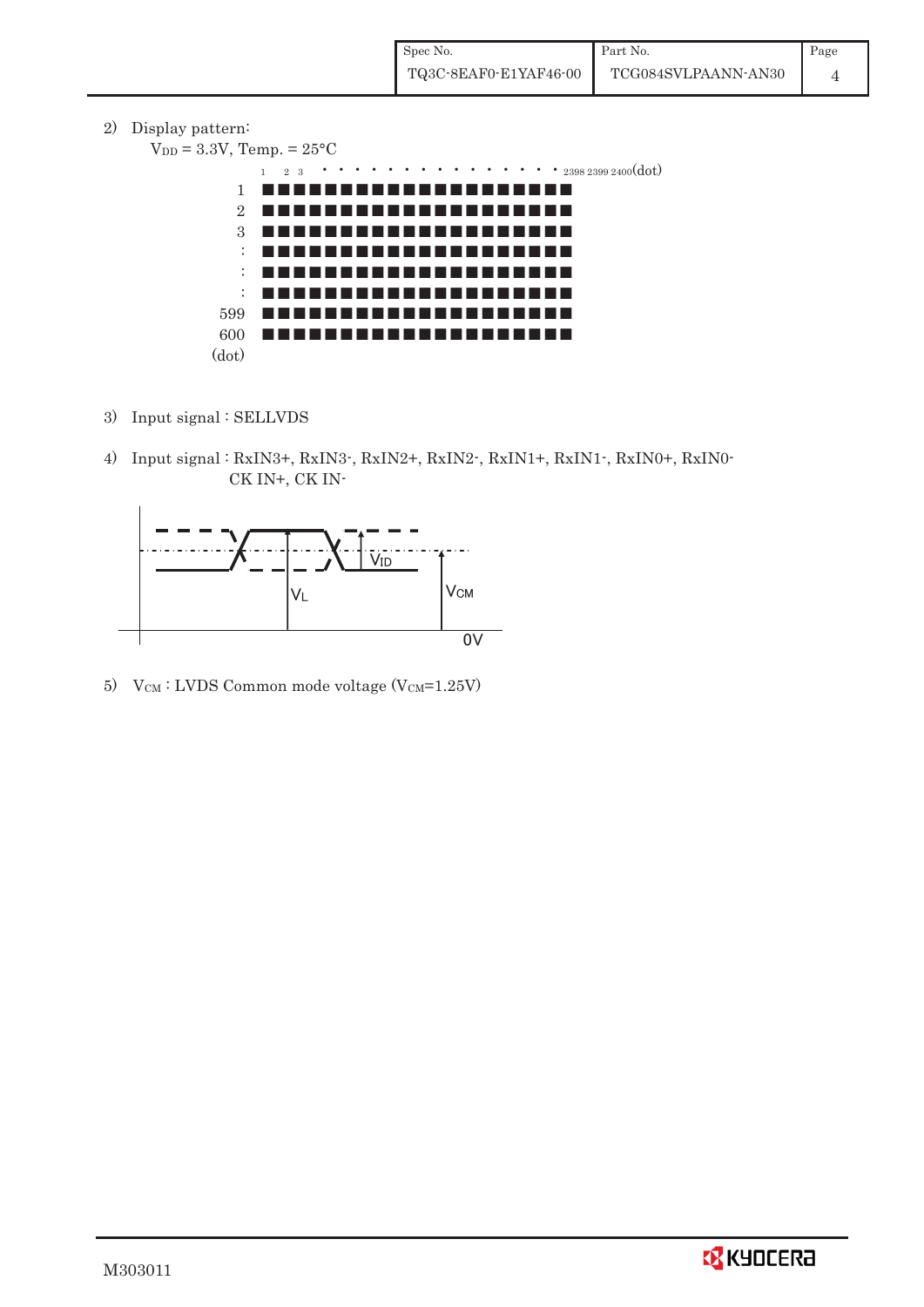#### 5-2. Constant current circuit for LED Backlight

| Temp. = $-20 \sim 70$ °C          |                  |                               |                |                          |          |               |
|-----------------------------------|------------------|-------------------------------|----------------|--------------------------|----------|---------------|
| Item                              | Symbol           | Condition                     | Min.           | Typ.                     | Max.     | Unit          |
| 1)<br>Supply voltage              | $V_{\rm IN}$     |                               | 10.8           | 12.0                     | 13.2     | $\rm V$       |
| Current consumption               | $I_{IN}$         | 2)                            |                | 330                      | 500      | mA            |
| Permissive input ripple voltage   | $V_{\rm RP\_BL}$ | $V_{IN} = 12.0V$              | $\overline{a}$ |                          | 100      | $mVp-p$       |
|                                   | VIL_BLBRT        | "Low" level                   | $\Omega$       | $\overline{\phantom{a}}$ | 0.8      | $\rm V$       |
| <b>BLBRT</b> Input signal voltage | VIH_BLBRT        | "High" level                  | 2.3            |                          | $V_{IN}$ | V             |
| BLBRT Input pull-down resistance  | $R_{IN\_BLBRT}$  |                               | 100            | 300                      | 500      | $k\Omega$     |
|                                   | VIL_BLEN         | "Low" level                   | $\Omega$       |                          | 0.8      | V             |
| <b>BLEN</b> Input signal voltage  | VIH_BLEN         | "High" level                  | 2.3            |                          | $V_{IN}$ | $\rm V$       |
| BLEN Input pull-down resistance   | $R_{IN\_BLEN}$   |                               | 100            | 300                      | 500      | $k\Omega$     |
| 3)<br><b>PWM</b> Frequency        | f <sub>PWM</sub> |                               | <b>200</b>     |                          | 10k      | Hz            |
|                                   |                  | $f_{\text{PWM}}=200\text{Hz}$ | $\mathbf{1}$   |                          | 100      | $\frac{0}{0}$ |
| 3)<br>P WM Duty ratio             | DPWM             | $f_{\rm PWM} = 2kHz$          | 10             | ۰                        | 100      | $\frac{0}{0}$ |
|                                   |                  | $f_{\text{PWM}} = 10kHz$      | 50             |                          | 100      | $\%$          |
| (4), 5)<br>Operating life time    | T                | Temp.= $25^{\circ}$ C         |                | 70,000                   |          | $\mathbf{h}$  |

1) VIN-turn-on conditions



2)  $V_{IN} = 12V$ , Temp. =  $25^{\circ}C$ , D<sub>PWM</sub> = 100%

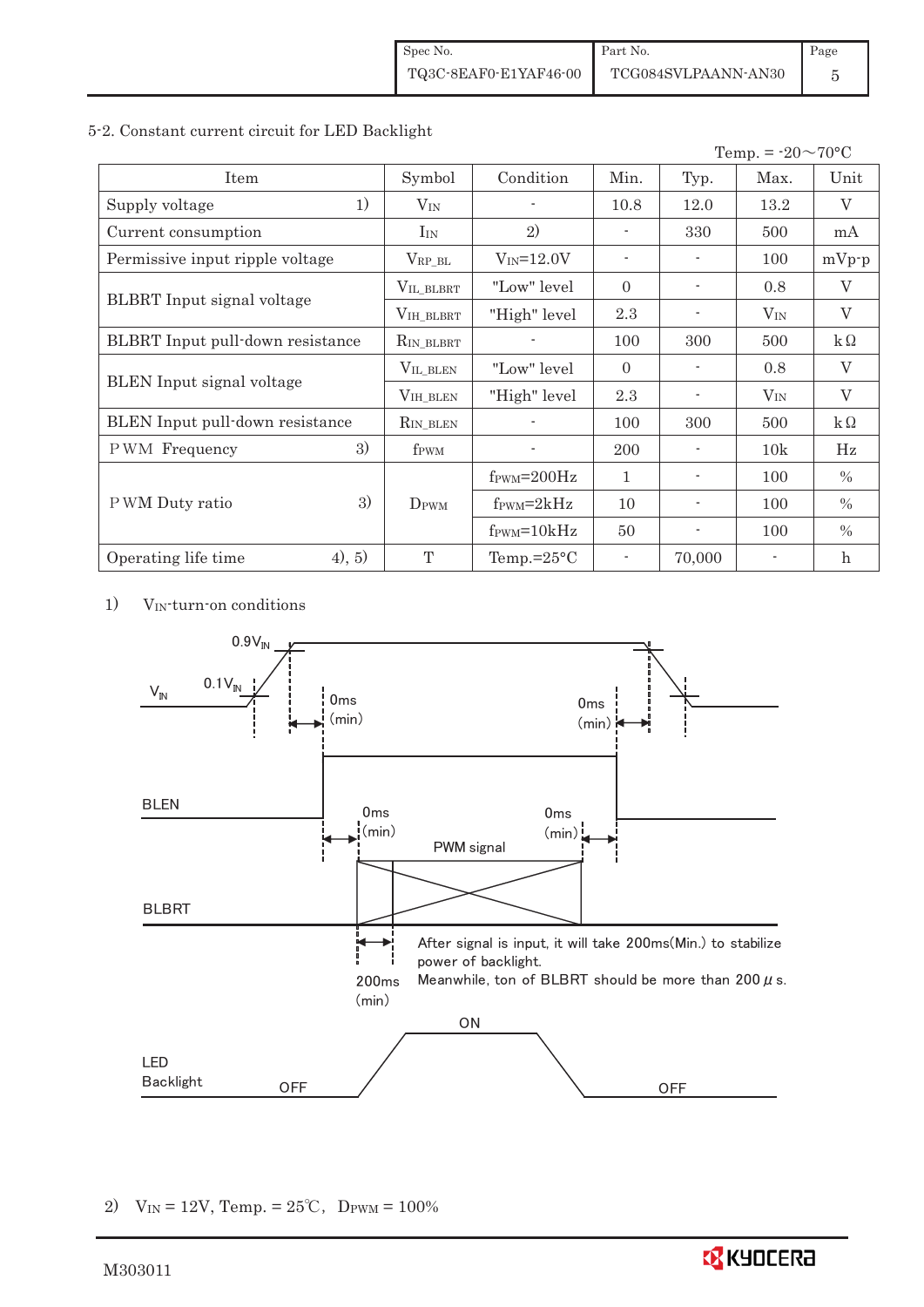3) PWM Timing Diagram



ton, torr  $\geq 50 \,\mu$  s.

In case of lower frequency, the deterioration of the display quality, flicker etc., may occur.

- 4) When brightness decrease 50% of minimum brightness. The average life of a LED will decrease when the LCD is operating at higher temperatures.
- 5) Life time is estimated data.(Condition : IF=60mA, Ta=25°C in chamber).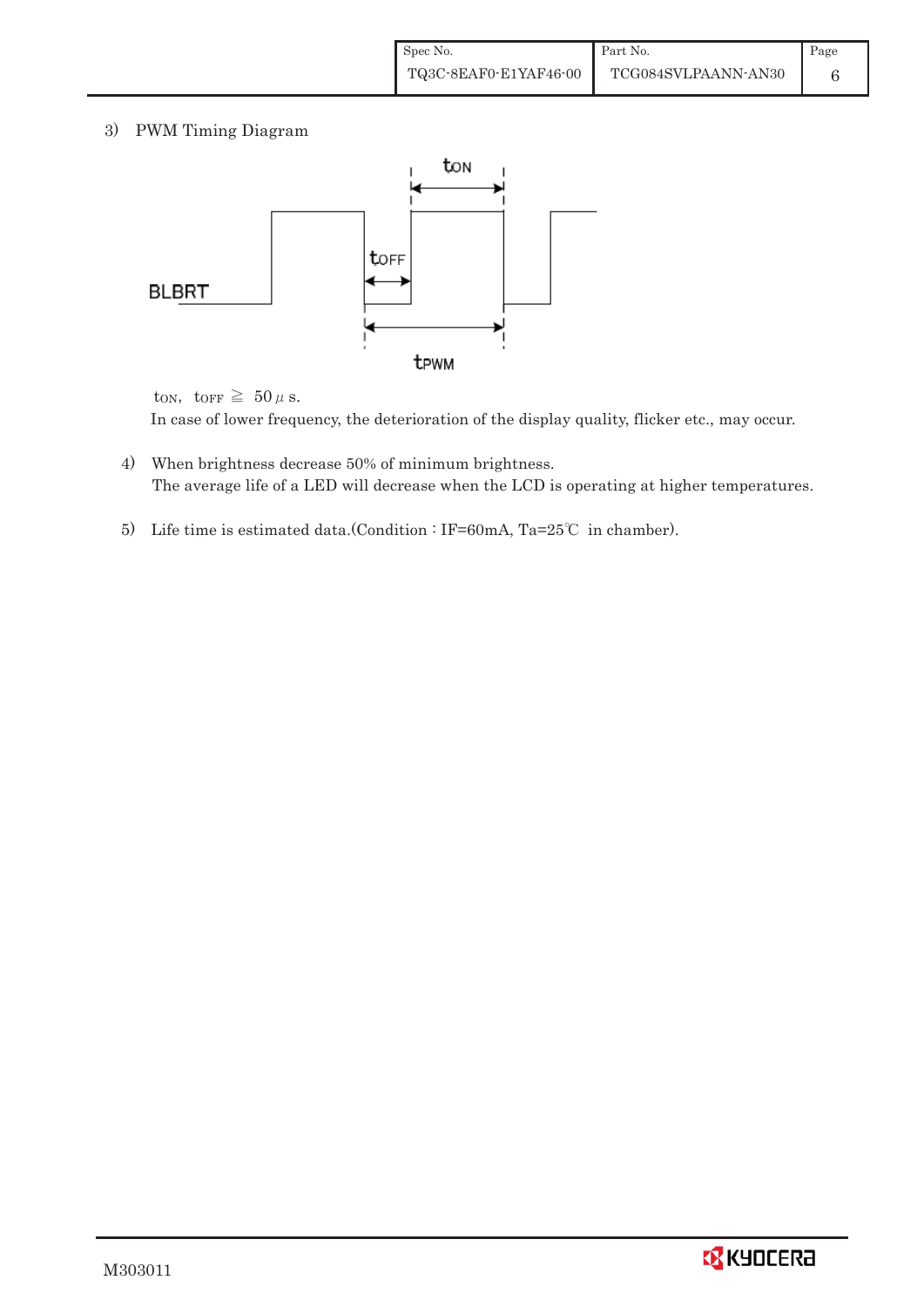| Spec No.              | Part No.            | Page |
|-----------------------|---------------------|------|
| TQ3C-8EAF0-E1YAF46-00 | TCG084SVLPAANN-AN30 |      |

# 6. Optical characteristics

| Measuring spot = $\phi$ 6.0mm, Temp. = 25°C |  |
|---------------------------------------------|--|
|---------------------------------------------|--|

| Item                                  |       | Symbol              | Condition                                                  | Min.                     | Typ.    | Max.                     | Unit              |
|---------------------------------------|-------|---------------------|------------------------------------------------------------|--------------------------|---------|--------------------------|-------------------|
|                                       | Rise  | $\tau_r$            | $\theta = \phi = 0^{\circ}$                                | $\overline{a}$           | 8       | ÷                        | ms                |
| Response time                         | Down  | $\tau$ <sub>d</sub> | $\theta = \phi = 0^{\circ}$                                |                          | 22      | $\overline{a}$           | ms                |
|                                       |       | $\theta$ UPPER      |                                                            |                          | 80      |                          |                   |
| Viewing angle range<br>View direction |       | $\theta$ LOWER      |                                                            |                          | 60      |                          | deg.              |
| $: 6$ o'clock                         |       | $\phi$ LEFT         | $CR \ge 10$                                                | $\overline{\phantom{a}}$ | 80      | $\overline{\phantom{a}}$ |                   |
| (Gray inversion)                      |       | $\phi$ right        |                                                            | $\overline{\phantom{a}}$ | 80      | $\overline{\phantom{0}}$ | deg.              |
| Contrast ratio                        | CR    |                     | $\theta = \phi = 0^{\circ}$                                | 560                      | 800     | $\overline{a}$           |                   |
| <b>Brightness</b>                     |       | L                   | IF=60mA/Line                                               | $525\,$                  | 750     |                          | cd/m <sup>2</sup> |
|                                       | Red   | $\mathbf X$         | $\theta = \phi = 0^{\circ}$<br>$\theta = \phi = 0^{\circ}$ | (0.550)                  | (0.600) | (0.650)                  |                   |
|                                       |       | У                   |                                                            | (0.300)                  | (0.350) | (0.400)                  |                   |
|                                       |       | $\mathbf X$         |                                                            | (0.280)                  | (0.330) | (0.380)                  |                   |
| Chromaticity<br>coordinates           | Green | $\mathbf{y}$        |                                                            | (0.520)                  | (0.570) | (0.620)                  |                   |
|                                       |       | $\mathbf X$         | $\theta = \phi = 0^{\circ}$                                | (0.105)                  | (0.155) | (0.205)                  |                   |
|                                       | Blue  | y                   |                                                            | (0.065)                  | (0.115) | (0.165)                  |                   |
|                                       |       | $\mathbf X$         | $\theta = \phi = 0^{\circ}$                                | (0.250)                  | (0.300) | (0.350)                  |                   |
|                                       | White | $\mathbf y$         |                                                            | (0.265)                  | (0.315) | (0.365)                  |                   |

6-1. Definition of contrast ratio

$$
CR(Contrast ratio) = \frac{Brightness with all pixels "White"}
$$
  
Brightness with all pixels "Black"

## 6-2. Definition of response time



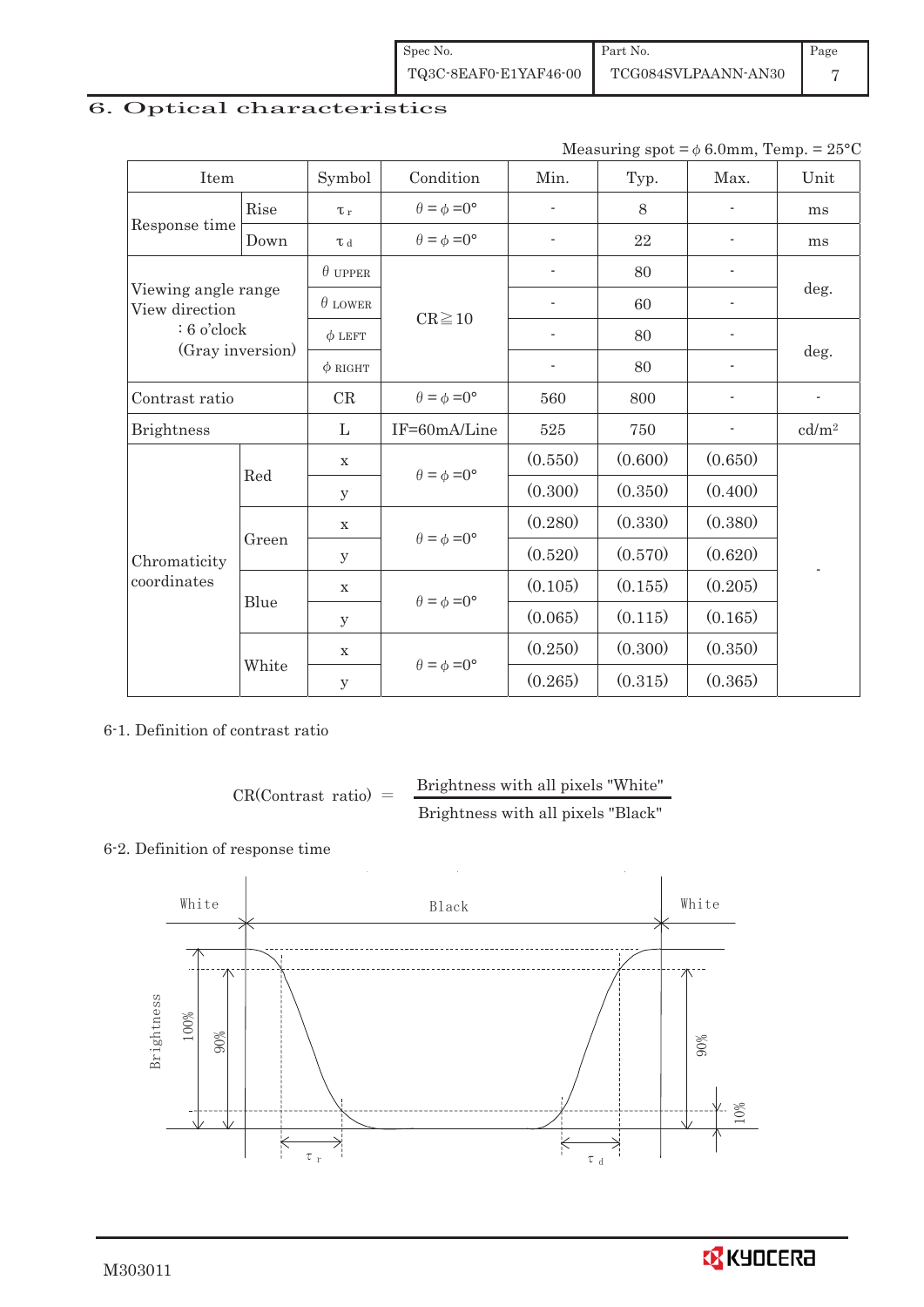| Spec No.              | Part No.            | $\blacksquare$ Page |
|-----------------------|---------------------|---------------------|
| TQ3C-8EAF0-E1YAF46-00 | TCG084SVLPAANN-AN30 |                     |



6-4. Brightness measuring points



- 1) Rating is defined as the white brightness at center of display screen(3).
- 2) 5 minutes after LED is turned on. (Ambient Temp.= $25^{\circ}$ C)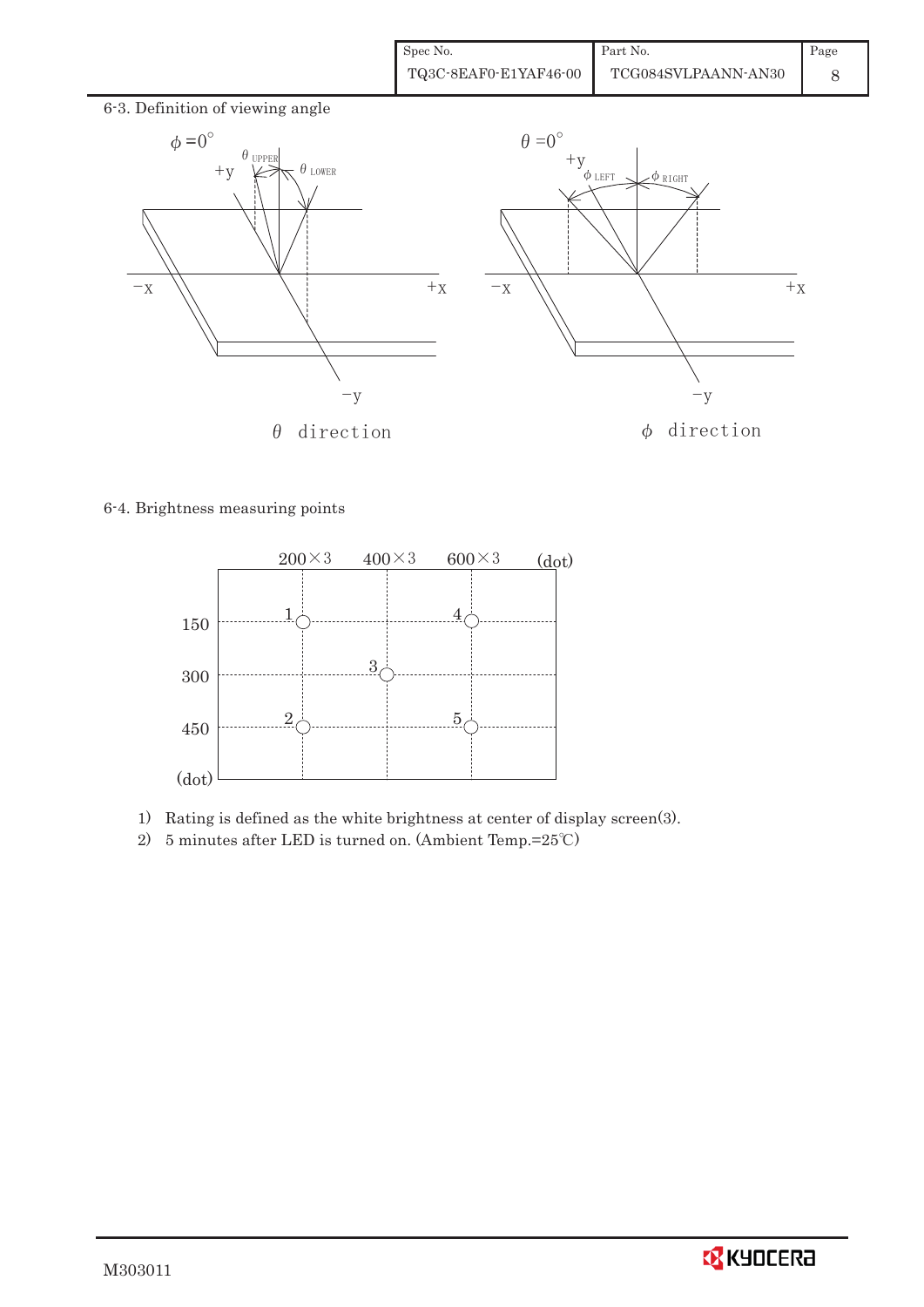## 7. Interface signals

## 7-1. Interface signals

| No.            | Symbol                | Description                           | <b>Note</b> |
|----------------|-----------------------|---------------------------------------|-------------|
| 1              | <b>GND</b>            | <b>GND</b>                            |             |
| $\overline{2}$ | <b>SELLVDS</b>        | Mode select signal(LVDS Data mapping) |             |
| 3              | <b>GND</b>            | <b>GND</b>                            |             |
| $\overline{4}$ | <b>GND</b>            | <b>GND</b>                            |             |
| $\overline{5}$ | RxIN3+                | LVDS receiver signal $CH3(+)$         | <b>LVDS</b> |
| 6              | RxIN3-                | LVDS receiver signal $CH3()$          | <b>LVDS</b> |
| $\overline{7}$ | <b>GND</b>            | <b>GND</b>                            |             |
| 8              | CK IN+                | LVDS receiver signal $CK(+)$          | <b>LVDS</b> |
| 9              | CK IN-                | LVDS receiver signal $CK(\cdot)$      | <b>LVDS</b> |
| 10             | <b>GND</b>            | <b>GND</b>                            |             |
| 11             | $RxIN2+$              | LVDS receiver signal $CH2(+)$         | <b>LVDS</b> |
| 12             | RxIN2-                | LVDS receiver signal $CH2(\cdot)$     | <b>LVDS</b> |
| 13             | <b>GND</b>            | <b>GND</b>                            |             |
| 14             | $RxIN1+$              | LVDS receiver signal $CH1(+)$         | <b>LVDS</b> |
| 15             | RxIN1-                | LVDS receiver signal $CH1(\cdot)$     | <b>LVDS</b> |
| 16             | <b>GND</b>            | <b>GND</b>                            |             |
| 17             | RxIN0+                | LVDS receiver signal $CHO(+)$         | <b>LVDS</b> |
| 18             | RxIN0-                | LVDS receiver signal $CHO(·)$         | <b>LVDS</b> |
| 19             | <b>GND</b>            | <b>GND</b>                            |             |
| 20             | <b>GND</b>            | <b>GND</b>                            |             |
| 21             | $V_{DD}$              | +3.3V power supply                    |             |
| 22             | <b>V</b> <sub>D</sub> | +3.3V power supply                    |             |
| 23             | <b>GND</b>            | <b>GND</b>                            |             |
| 24             | <b>BLBRT</b>          | PWM signal(Brightness adjustment)     |             |
| 25             | <b>BLEN</b>           | ON/OFF terminal voltage               |             |
| 26             | <b>GND</b>            | <b>GND</b>                            |             |
| 27             | $V_{IN}$              | +12V power supply                     |             |
| 28             | $V_{IN}$              | $+12V$ power supply                   |             |
| 29             | <b>GND</b>            | <b>GND</b>                            |             |
| 30             | <b>GND</b>            | <b>GND</b>                            |             |

| LCD connector      | $:$ FI-X30SSLA-HF         | (JAE) |
|--------------------|---------------------------|-------|
| Matching connector | $\therefore$ FI-X30HL     | (JAE) |
|                    | $:$ FI-X30HL-T            | (JAE) |
|                    | $:$ FI-X30C2L-NPB         | (JAE) |
|                    | $:$ FI-X30C2L-T-NPB (JAE) |       |
|                    |                           |       |

| LVDS receiver             | Embedded in ASIC                              |
|---------------------------|-----------------------------------------------|
| Matching LVDS transmitter | THC63LVDM83R(THine Electronics) or compatible |

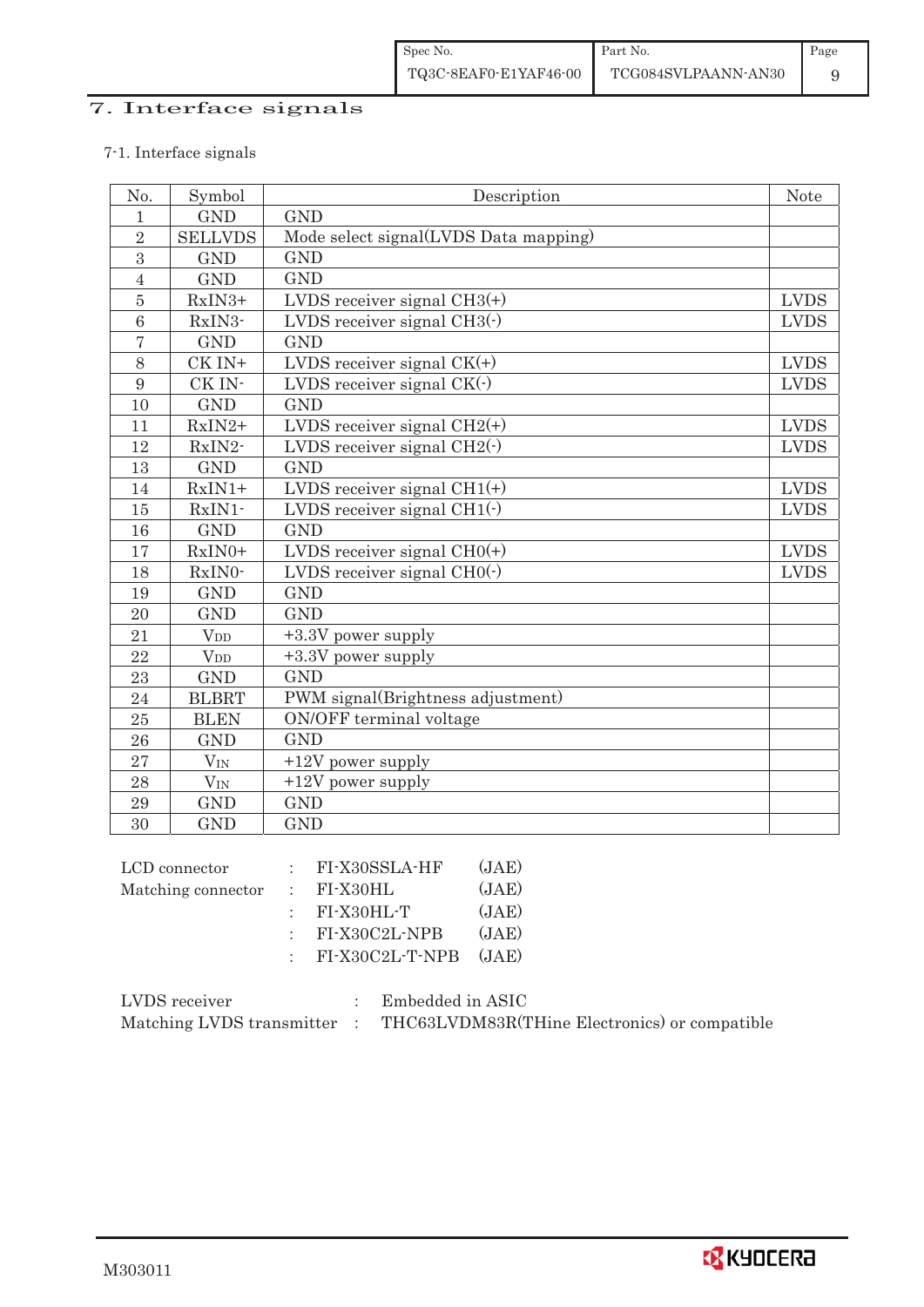| Spec No.              | Part No.            | Page |
|-----------------------|---------------------|------|
| TQ3C-8EAF0-E1YAF46-00 | TCG084SVLPAANN-AN30 |      |

7-2. Data mapping(6bit RGB input)

| 1) Location of SELLVDS (THC63LVDM83R(THine Electronics) or compatible) |  |
|------------------------------------------------------------------------|--|
|------------------------------------------------------------------------|--|

| Transmitter      |                 | 2Pin SELLVDS             |                |  |
|------------------|-----------------|--------------------------|----------------|--|
| Pin No.          | Data            | $= L(GND)$ or OPEN       | $= H(3.3V)$    |  |
| 51               | TA <sub>0</sub> |                          | RO(LSB)        |  |
| 52               | TA1             |                          | R1             |  |
| 54               | TA <sub>2</sub> |                          | $\mathbf{R}2$  |  |
| 55               | TA <sub>3</sub> |                          | R3             |  |
| 56               | TA4             |                          | $\mathbf{R}4$  |  |
| $\boldsymbol{3}$ | TA5             | $\overline{\phantom{0}}$ | R5(MSB)        |  |
| $\overline{4}$   | TA6             |                          | GO(LSB)        |  |
| $\overline{6}$   | T <sub>B0</sub> |                          | G1             |  |
| $\overline{7}$   | TB1             |                          | G <sub>2</sub> |  |
| 11               | TB <sub>2</sub> |                          | G <sub>3</sub> |  |
| 12               | TB <sub>3</sub> |                          | G <sub>4</sub> |  |
| $14\,$           | TB4             |                          | G5(MSB)        |  |
| 15               | TB5             |                          | B0(LSB)        |  |
| 19               | TB6             |                          | B1             |  |
| $20\,$           | TC <sub>0</sub> |                          | $\mathbf{B}2$  |  |
| 22               | TC1             |                          | B <sub>3</sub> |  |
| 23               | $\rm TC2$       |                          | B4             |  |
| 24               | $\rm TC3$       |                          | B5(MSB)        |  |
| 27               | $\mathrm{TC4}$  |                          | (HS)           |  |
| 28               | TC <sub>5</sub> |                          | (VS)           |  |
| 30               | TC <sub>6</sub> |                          | DE             |  |
| 50               | TD <sub>0</sub> |                          | <b>GND</b>     |  |
| $\sqrt{2}$       | TD1             |                          | <b>GND</b>     |  |
| 8                | TD <sub>2</sub> |                          | <b>GND</b>     |  |
| 10               | TD <sub>3</sub> |                          | <b>GND</b>     |  |
| 16               | TD4             |                          | <b>GND</b>     |  |
| 18               | TD <sub>5</sub> |                          | <b>GND</b>     |  |
| 25               | TD <sub>6</sub> |                          | <b>GND</b>     |  |

SELLVDS=H(3.3V)



 $HS : H<sub>SYNC</sub>$ 

VS: VSYNC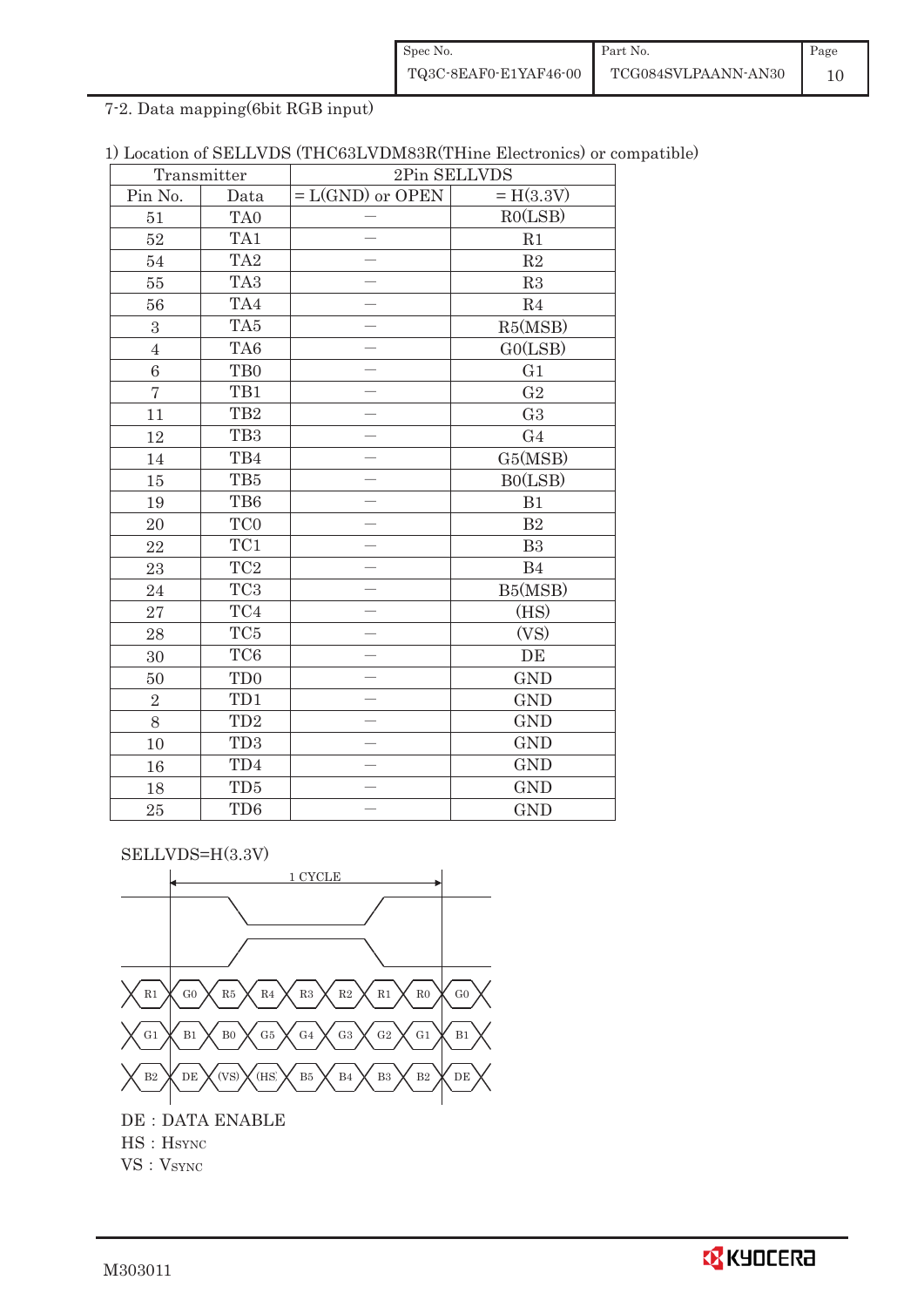#### 2) Block Diagram



When using "6-bit Transmitter", please connect the unused channel of the control IC receiver as described in the diagram below.



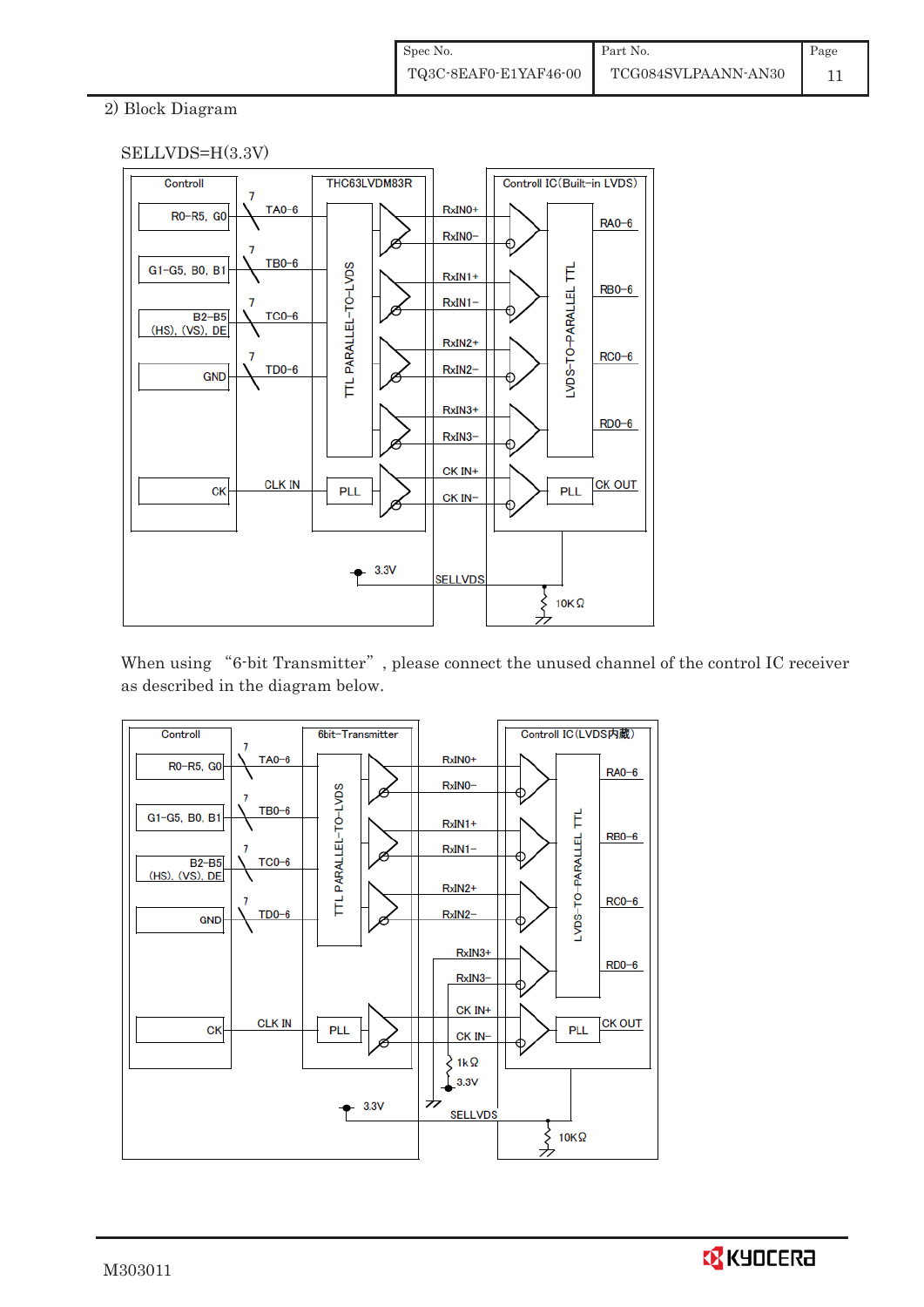| Spec No.              | Part No.            | Page |
|-----------------------|---------------------|------|
| TQ3C-8EAF0-E1YAF46-00 | TCG084SVLPAANN-AN30 |      |

7-3. Data mapping(8bit RGB input)

|  |  |  |  | 1) Location of SELLVDS (THC63LVDM83R(THine Electronics) or compatible) |  |  |
|--|--|--|--|------------------------------------------------------------------------|--|--|
|--|--|--|--|------------------------------------------------------------------------|--|--|

|                | Transmitter     | 2Pin SELLVDS       |                |  |
|----------------|-----------------|--------------------|----------------|--|
| Pin No.        | Data            | $= L(GND)$ or OPEN | $= H(3.3V)$    |  |
| 51             | TA0             | RO(LSB)            | R2             |  |
| 52             | TA1             | R1                 | R3             |  |
| 54             | TA <sub>2</sub> | $\mathbf{R}2$      | R4             |  |
| 55             | TA <sub>3</sub> | R3                 | R5             |  |
| 56             | TA4             | R <sub>4</sub>     | R6             |  |
| $\,3$          | TA5             | R5                 | R7(MSB)        |  |
| $\sqrt{4}$     | TA <sub>6</sub> | GO(LSB)            | G <sub>2</sub> |  |
| $\,6$          | T <sub>B0</sub> | G1                 | G <sub>3</sub> |  |
| $\overline{7}$ | TB1             | G <sub>2</sub>     | G <sub>4</sub> |  |
| 11             | TB <sub>2</sub> | G <sub>3</sub>     | G5             |  |
| 12             | TB <sub>3</sub> | G <sub>4</sub>     | G <sub>6</sub> |  |
| 14             | TB4             | G5                 | G7(MSB)        |  |
| 15             | TB5             | B0(LSB)            | B <sub>2</sub> |  |
| 19             | TB6             | B1                 | B <sub>3</sub> |  |
| 20             | TC <sub>0</sub> | $\mathbf{B}2$      | B <sub>4</sub> |  |
| 22             | TC1             | B3                 | B5             |  |
| 23             | $\rm TC2$       | B <sub>4</sub>     | <b>B6</b>      |  |
| 24             | TC <sub>3</sub> | B5                 | B7(MSB)        |  |
| 27             | TC4             | (HS)               | (HS)           |  |
| 28             | $\rm TC5$       | (VS)               | (VS)           |  |
| 30             | TC <sub>6</sub> | DE                 | DE             |  |
| 50             | TD <sub>0</sub> | R6                 | RO(LSB)        |  |
| $\overline{2}$ | TD1             | R7(MSB)            | R1             |  |
| 8              | TD <sub>2</sub> | G <sub>6</sub>     | GO(LSB)        |  |
| 10             | TD <sub>3</sub> | G7(MSB)            | G1             |  |
| 16             | TD4             | <b>B6</b>          | BO(LSB)        |  |
| 18             | TD <sub>5</sub> | B7(MSB)            | B1             |  |
| 25             | TD <sub>6</sub> | (NA)               | (NA)           |  |

SELLVDS=L(GND) or OPEN

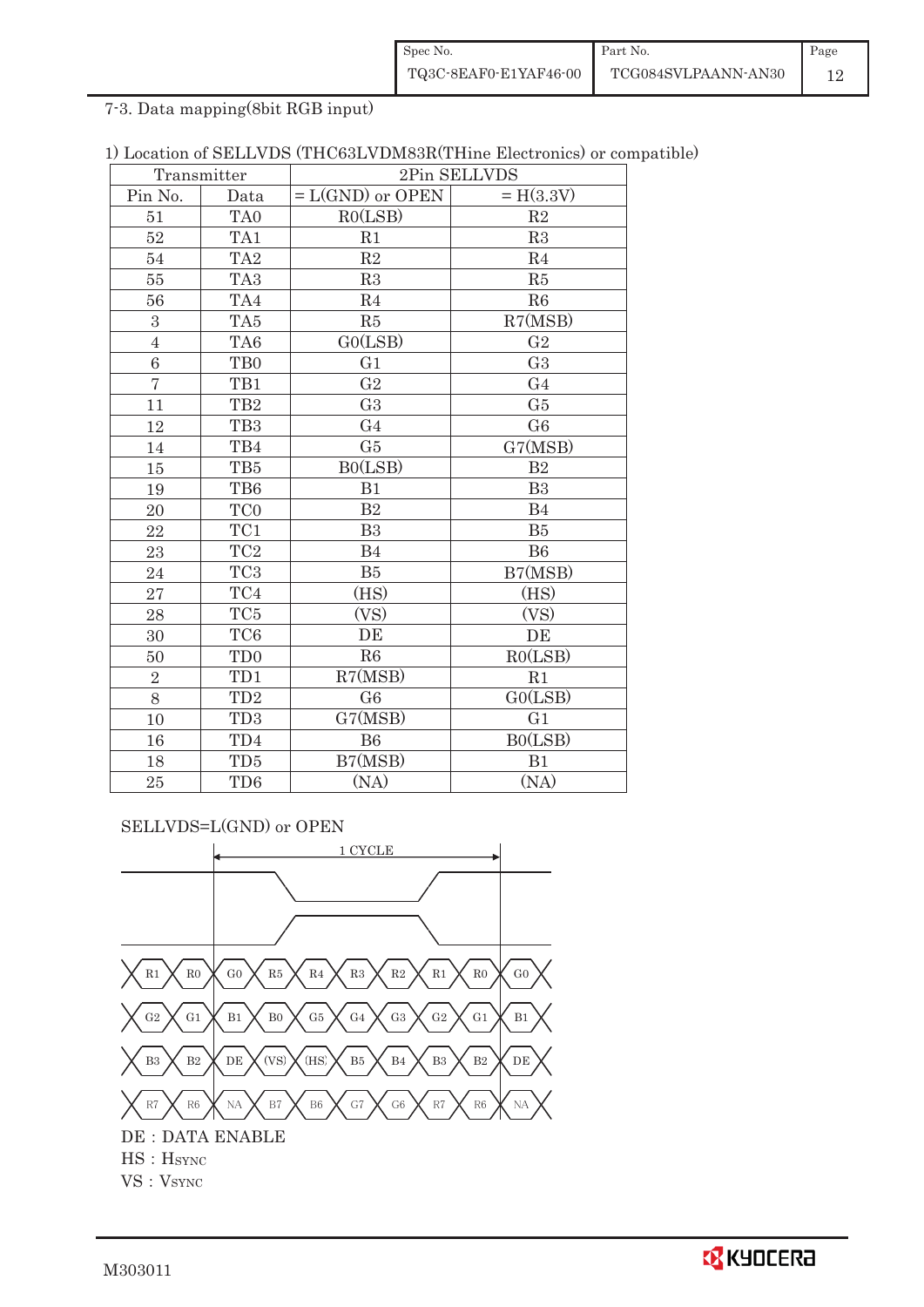

- VS: VSYNC
- 2) Block Diagram

### SELLVDS=L(GND) or OPEN

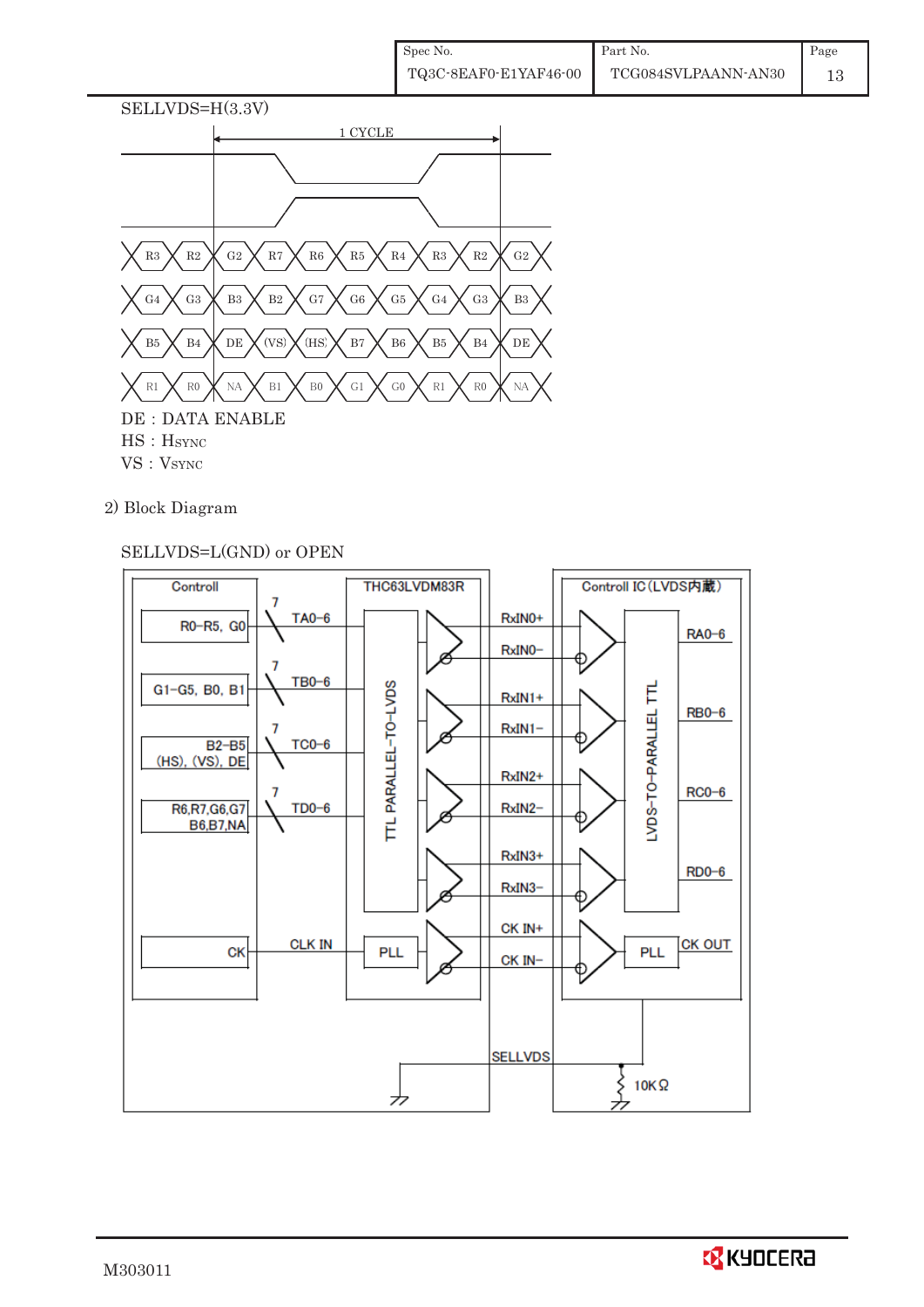#### SELLVDS=H(3.3V)

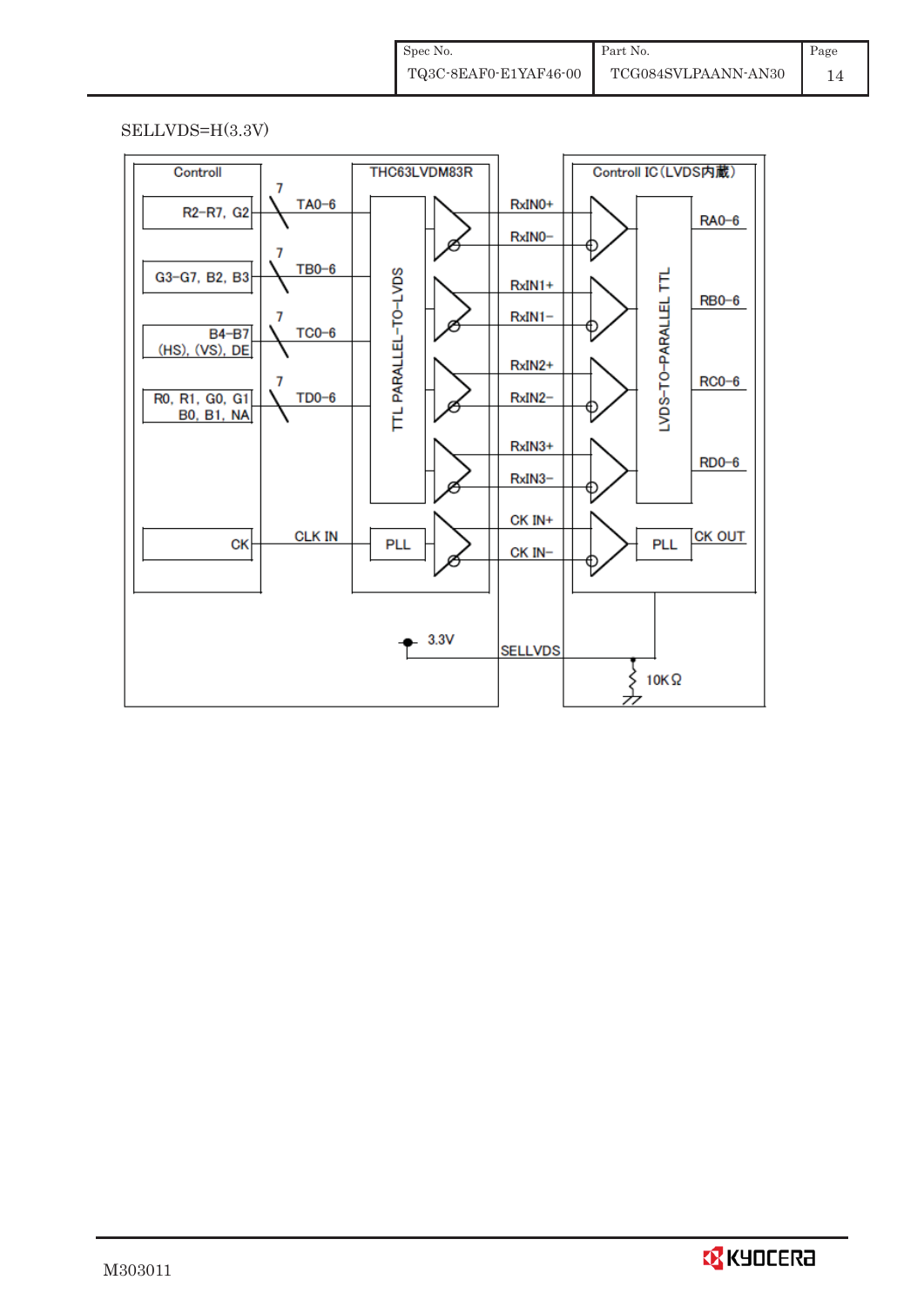# 8. Input timing characteristics  $\overline{\phantom{a}}$

- Item Symbol Min. Typ. Max. Unit Note Clock (CK) Frequency  $1/Tc$  30 40 48 MHz Enable signal (DE) Horizontal Period Th 860 1056 1395 Tc 24.0  $26.4$  -  $\mu s$  1) Horizontal display period Thd 800 Tc Vertical Period Tv 610 628 1024 Th Vertical display period Tvd 600 fh Refresh rate fv 50 60 70 Hz 2)
- 8-1. Timing characteristics

1) Please set a clock frequency, a vertical dormant period, and the horizontal dormant period so that the Horizontal Period should not reach less than Min. value.

2) If the refresh rate reach less than Min. value, the deterioration of the display quality, flicker etc.,

may occur.(fv=1/Tv)



8-2. Input Data Signals and Display position on the screen



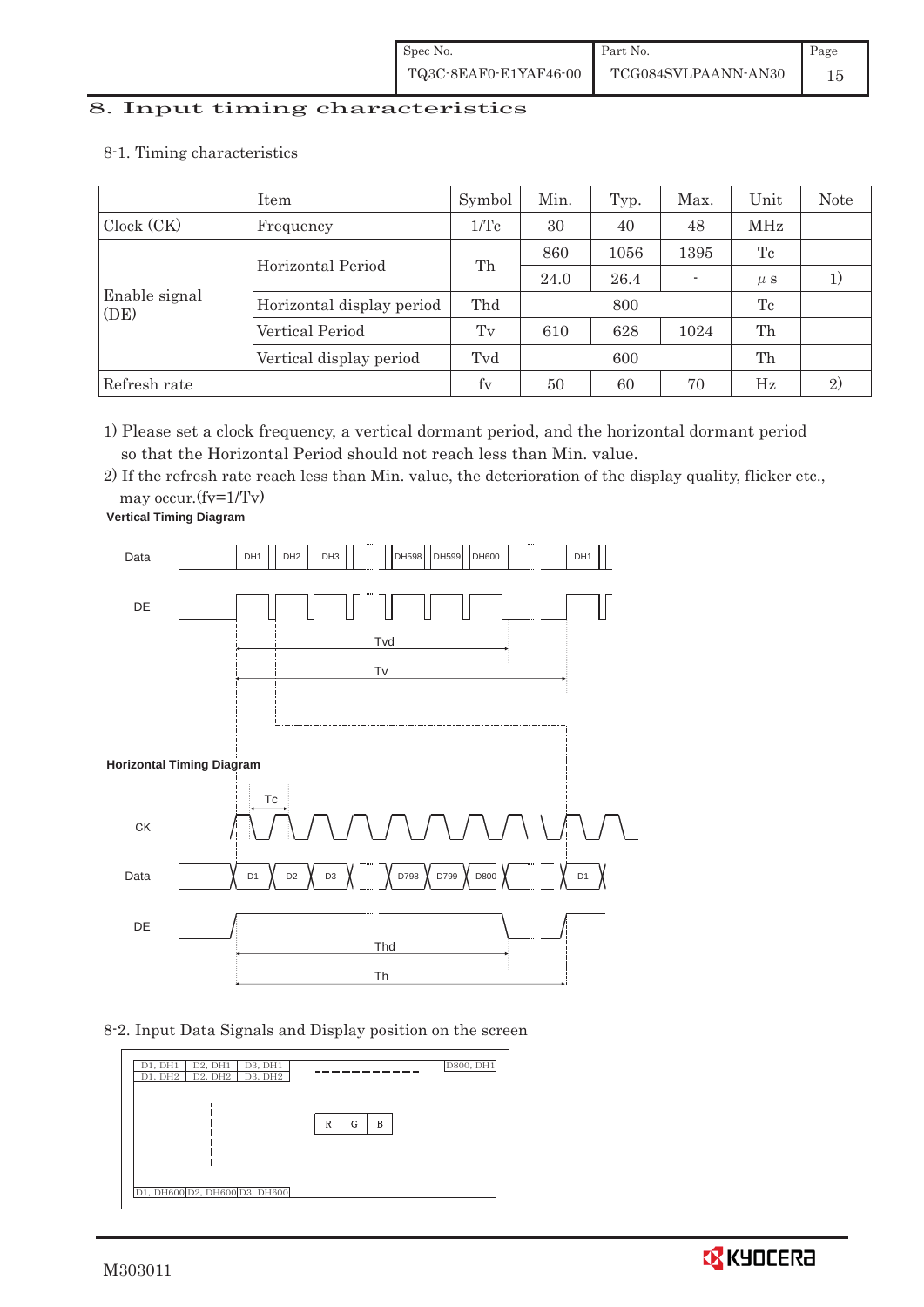#### 9. Lot number identification

The lot number shall be indicated on the back of the backlight case of each LCD.

TCG084SVLPAANN-AN30 - OO - OO - O MADE IN OOOOO  $\downarrow \downarrow \quad \downarrow \quad \downarrow \qquad \qquad \downarrow$  $1 2 3 4 5$ 

- No1. No5. above indicate
	- 1. Year code
		- 2. Month code
		- 3. Date
		- 4. Version Number
		- 5. Country of origin (Japan or China)

| Year | 2014 | 2015 | 2016 | 2017 | 2018 | 2019 |
|------|------|------|------|------|------|------|
| Code |      |      |      |      |      |      |

| Month | Jan. | Feb. | Mar. | Apr. | May | Jun. |
|-------|------|------|------|------|-----|------|
| Code  |      |      |      |      |     |      |

| Month | Jul. | Aug. | Sep. | Oct. | Nov. | Dec. |
|-------|------|------|------|------|------|------|
| Code  |      |      |      | ∡⊾   |      |      |

#### 10. Warranty

#### 10-1. Incoming inspection

Please inspect the LCD within one month after your receipt.

#### 10-2. Production warranty

 Kyocera warrants its LCD's for a period of 12 months from the ship date. Kyocera shall, by mutual agreement, replace or re-work defective LCD's that are shown to be Kyocera's responsibility.

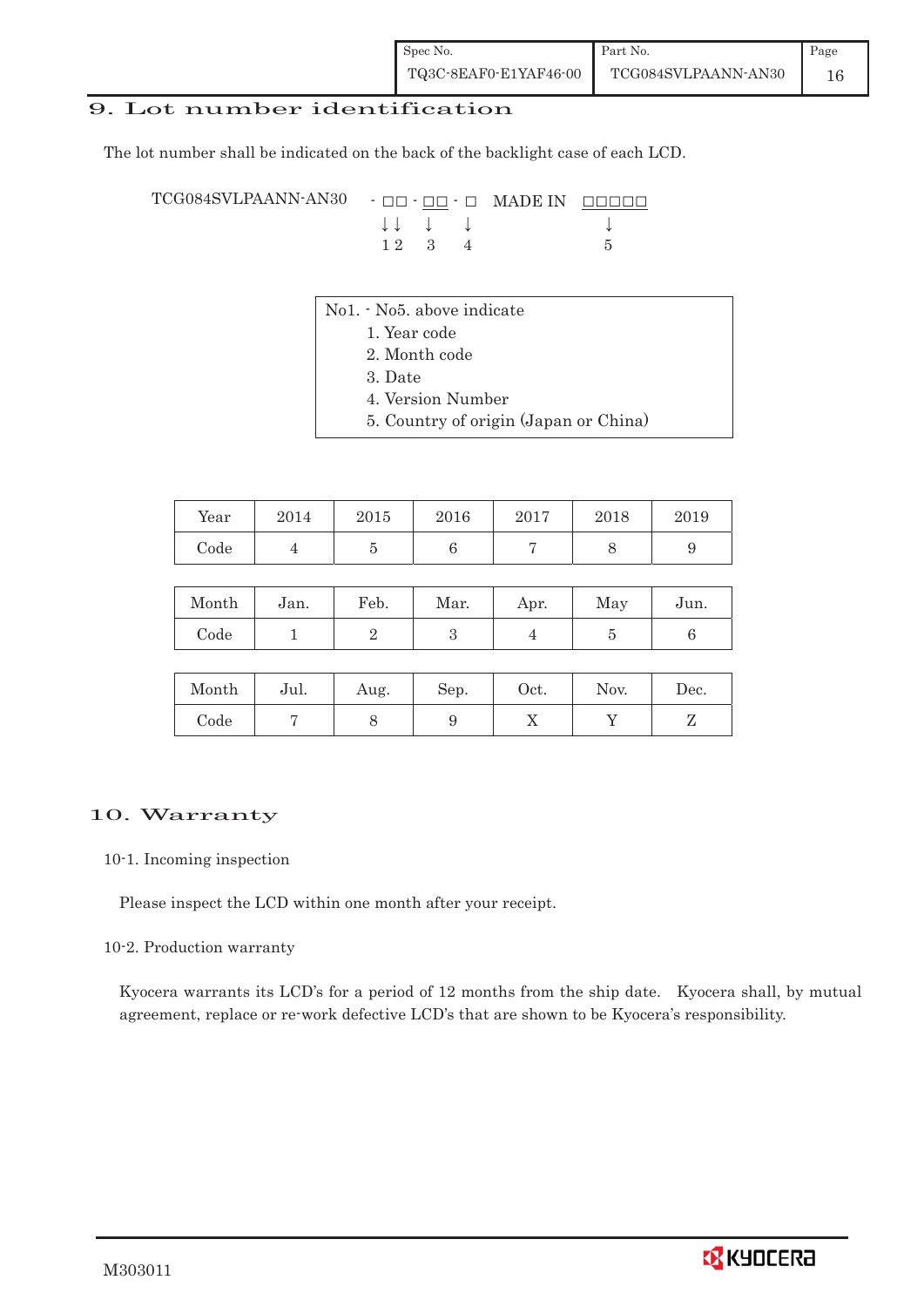#### 11. Precautions for use

- 11-1. Installation of the LCD
- 1) Please ground either of the mounting (screw) holes located at each corner of an LCD, in order to stabilize brightness and display quality.
- 2) A transparent protection plate shall be added to protect the LCD and its polarizer.
- 3) The LCD shall be installed so that there is no pressure on the LSI chips.
- 4) The LCD shall be installed flat, without twisting or bending.
- 11-2. Static electricity
- 1) Since CMOS ICs are mounted directly onto the LCD glass, protection from static electricity is required.
- 2) Workers should use body grounding. Operator should wear ground straps.

#### 11-3. LCD operation

- 1) The LCD shall be operated within the limits specified. Operation at values outside of these limits may shorten life, and/or harm display images.
- 2) Please select the best display pattern based on your evaluation because flicker, lines or nonuniformity or unevenness can be visible depending on display patterns.

11-4. Storage

- 1) The LCD shall be stored within the temperature and humidity limits specified. Store in a dark area, and protect the LCD from direct sunlight or fluorescent light.
- 2) Always store the LCD so that it is free from external pressure onto it.

11-5. Usage

- 1) DO NOT store in a high humidity environment for extended periods. Polarizer degradation bubbles, and/or peeling off of the polarizer may result.
- 2) The front polarizer is easily scratched or damaged. Prevent touching it with any hard material, and from being pushed or rubbed.
- 3) The LCD screen may be cleaned by wiping the screen surface with a soft cloth or cotton pad using a little Ethanol.
- 4) Water may cause damage or discoloration of the polarizer. Clean condensation or moisture from any source immediately.
- 5) Always keep the LCD free from condensation during testing. Condensation may permanently spot or stain the polarizer.
- 6) Do not disassemble LCD because it will result in damage.
- 7) This Kyocera LCD has been specifically designed for use in general electronic devices, but not for use in a special environment such as usage in an active gas. Hence, when the LCD is supposed to be used in a special environment, evaluate the LCD thoroughly beforehand and do not expose the LCD to chemicals such as an active gas.
- 8) Please do not use solid-base image pattern for long hours because a temporary afterimage may appear. We recommend using screen saver etc. in cases where a solid-base image pattern must be used.
- 9) Liquid crystal may leak when the LCD is broken. Be careful not to let the fluid go into your eyes and mouth. In the case the fluid touches your body; rinse it off right away with water and soap.

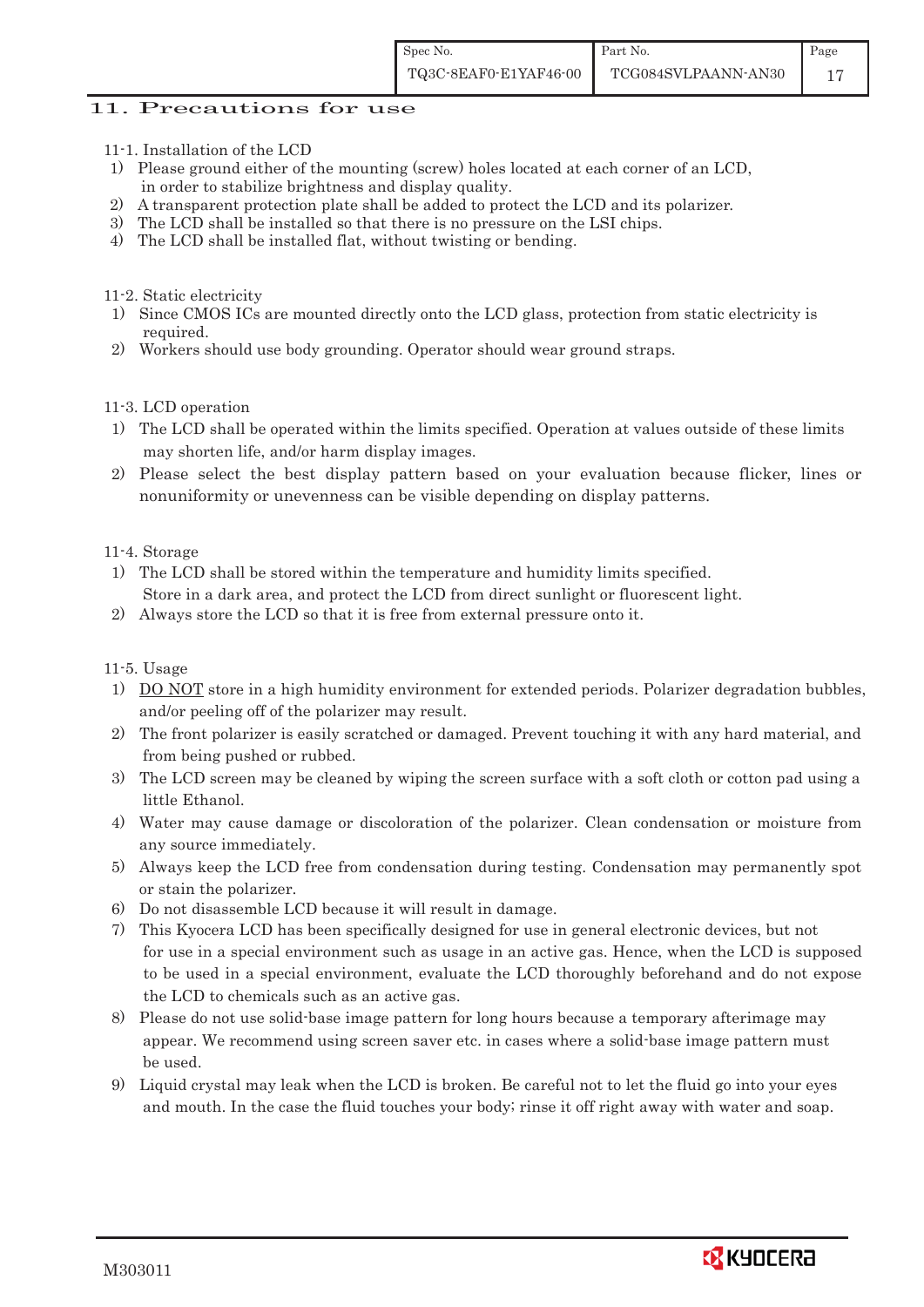## 12. Reliability test data

| Test item                            | Test condition                                                                                        | Test time | Judgement                                                  |                                                                            |
|--------------------------------------|-------------------------------------------------------------------------------------------------------|-----------|------------------------------------------------------------|----------------------------------------------------------------------------|
| High temp.<br>atmosphere             | $80^{\circ}$ C                                                                                        | 240h      | Display function<br>Display quality<br>Current consumption | $\therefore$ No defect<br>$\therefore$ No defect<br>$\therefore$ No defect |
| Low temp.<br>atmosphere              | $-30^{\circ}$ C                                                                                       | 240h      | Display function<br>Display quality<br>Current consumption | $\therefore$ No defect<br>$\therefore$ No defect<br>$\therefore$ No defect |
| High temp.<br>humidity<br>atmosphere | $40^{\circ}$ C 90% RH                                                                                 | 240h      | Display function<br>Display quality<br>Current consumption | : No defect<br>$\therefore$ No defect<br>$\therefore$ No defect            |
| Temp. cycle                          | $-30^{\circ}$ C<br>0.5 <sub>h</sub><br>0.5 <sub>h</sub><br>R.T.<br>$80^{\circ}$ C<br>0.5 <sub>h</sub> | 10cycles  | Display function<br>Display quality<br>Current consumption | $\therefore$ No defect<br>$\therefore$ No defect<br>$\therefore$ No defect |
| High temp.<br>operation              | $70^{\circ}$ C                                                                                        | 500h      | Display function<br>Display quality<br>Current consumption | $\therefore$ No defect<br>$\therefore$ No defect<br>$\therefore$ No defect |

1) Each test item uses a test LCD only once. The tested LCD is not used in any other tests.

2) The LCD is tested in circumstances in which there is no condensation.

3) The reliability test is not an out-going inspection.

4) The result of the reliability test is for your reference purpose only. The reliability test is conducted only to examine the LCD's capability.

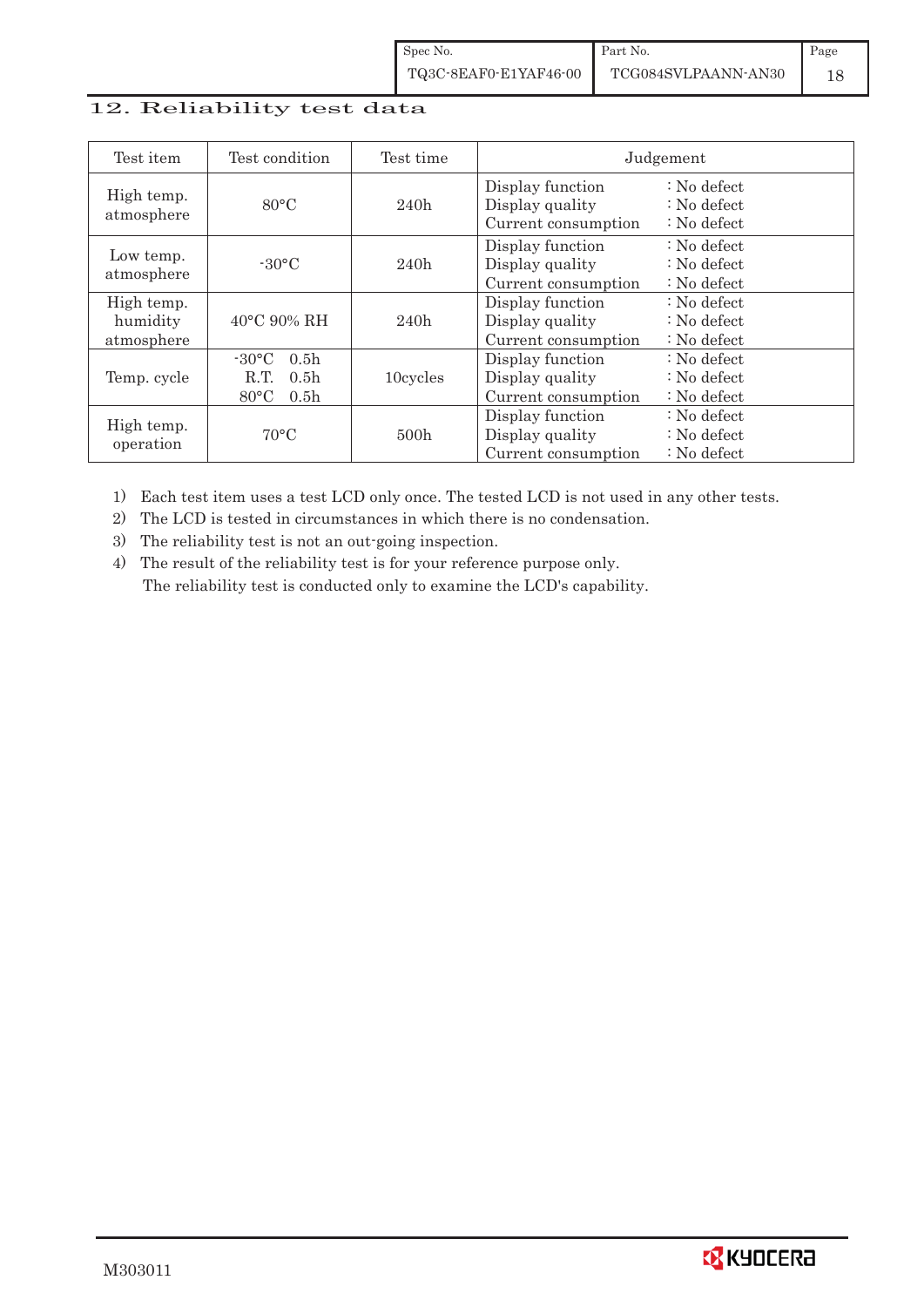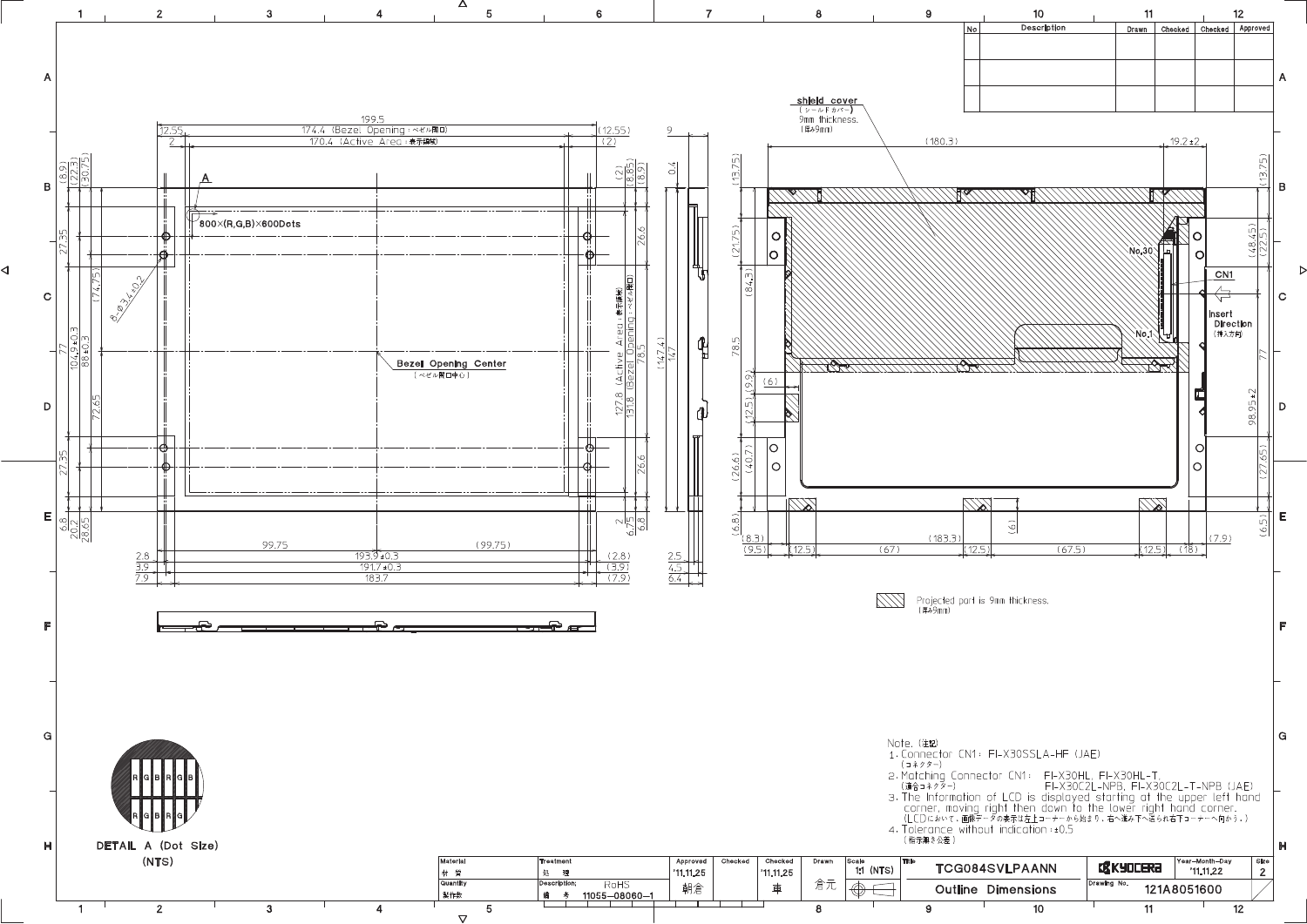| Spec No. | TQ3C-8EAF0-E2YAF46-00 |
|----------|-----------------------|
| Date.    | January 31, 2014      |

## KYOCERA INSPECTION STANDARD

## TYPE : TCG084SVLPAANN-AN30

|                   |          |                                 | Spec No.   | TQ3C-8EAF0-E2YAF46-00              |                     |
|-------------------|----------|---------------------------------|------------|------------------------------------|---------------------|
|                   |          |                                 | Date       | January 31, 2014                   |                     |
|                   |          |                                 |            |                                    |                     |
|                   |          |                                 |            |                                    |                     |
|                   |          |                                 |            |                                    |                     |
|                   |          |                                 |            |                                    |                     |
|                   |          |                                 |            |                                    |                     |
|                   |          |                                 |            |                                    |                     |
|                   |          |                                 |            |                                    |                     |
|                   |          |                                 |            |                                    |                     |
|                   |          |                                 |            | <b>KYOCERA INSPECTION STANDARD</b> |                     |
|                   |          |                                 |            |                                    |                     |
|                   |          |                                 |            |                                    |                     |
|                   |          |                                 |            | TYPE : TCG084SVLPAANN-AN30         |                     |
|                   |          |                                 |            |                                    |                     |
|                   |          |                                 |            |                                    |                     |
|                   |          |                                 |            |                                    |                     |
|                   |          |                                 |            |                                    |                     |
|                   |          |                                 |            |                                    |                     |
|                   |          |                                 |            |                                    |                     |
|                   |          |                                 |            |                                    |                     |
|                   |          |                                 |            |                                    |                     |
|                   |          |                                 |            |                                    |                     |
|                   |          |                                 |            |                                    |                     |
|                   |          |                                 |            |                                    |                     |
|                   |          |                                 |            |                                    |                     |
|                   |          |                                 |            |                                    |                     |
|                   |          |                                 |            |                                    |                     |
|                   |          |                                 |            |                                    |                     |
|                   |          |                                 |            |                                    |                     |
|                   |          |                                 |            |                                    |                     |
|                   |          |                                 |            |                                    |                     |
|                   |          |                                 |            |                                    |                     |
|                   |          |                                 |            | KYOCERA DISPLAY CORPORATION        |                     |
|                   |          |                                 |            |                                    |                     |
| Original          |          | Designed by : Engineering dept. |            | Confirmed by : QA dept.            |                     |
| <b>Issue Date</b> | Prepared | Checked                         | Approved   | Checked                            |                     |
|                   |          |                                 |            |                                    |                     |
| January 31, 2014  | H. Mori  | y. Jamazaki                     | M.FyjiTani | $D.$ $Sato$                        | Approved<br>I Haman |
|                   |          |                                 |            |                                    |                     |

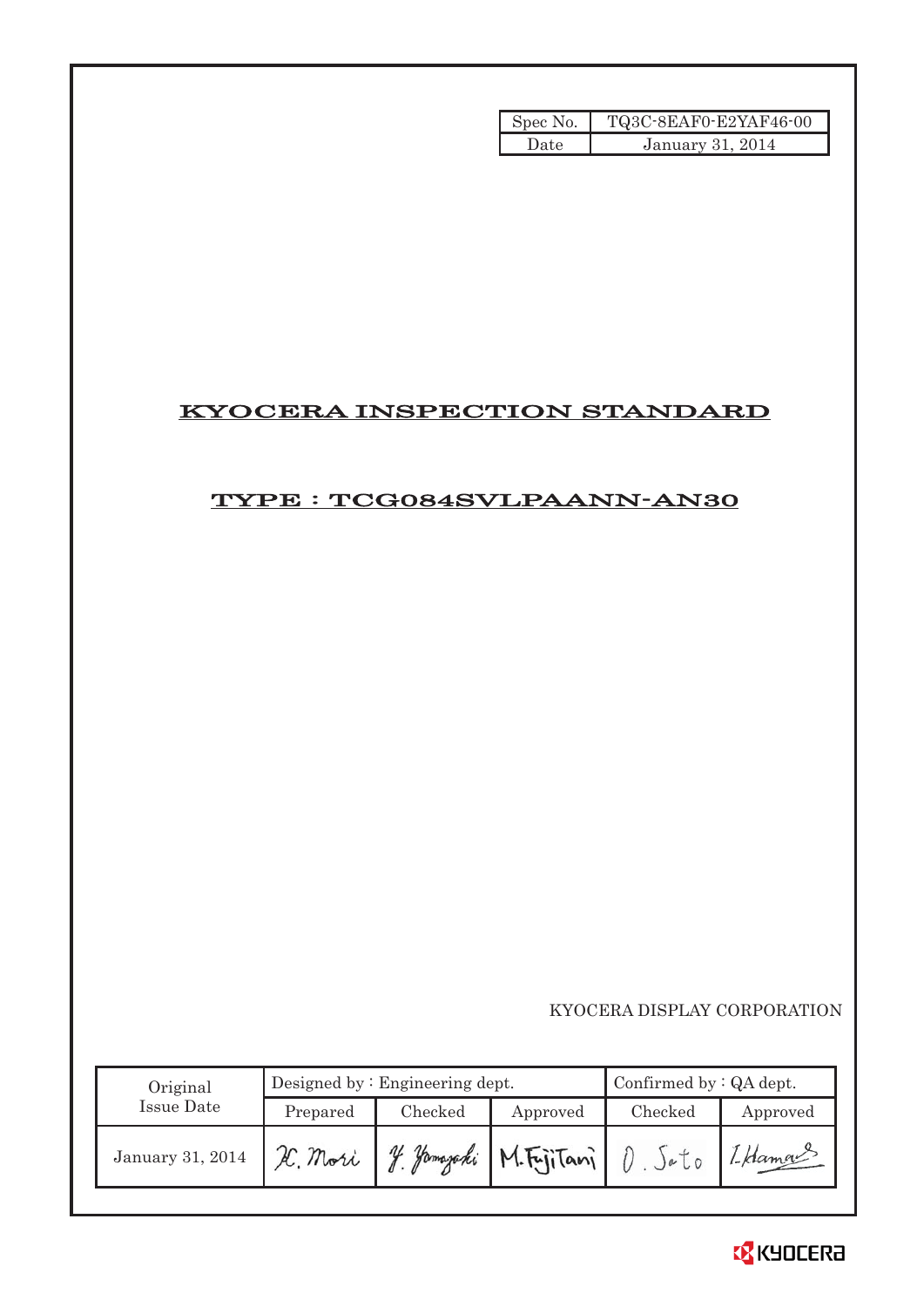| Spec No.              | Part No.            | Page |
|-----------------------|---------------------|------|
| TQ3C-8EAF0-E2YAF46-00 | TCG084SVLPAANN-AN30 |      |

|         |              |          | Revision record                 |              |                                |          |
|---------|--------------|----------|---------------------------------|--------------|--------------------------------|----------|
|         |              |          | Designed by : Engineering dept. |              | Confirmed by $\colon$ QA dept. |          |
|         | $\rm{Date}$  | Prepared | $\rm Checked$                   | Approved     | $\rm Checked$                  | Approved |
|         |              |          |                                 |              |                                |          |
|         |              |          |                                 |              |                                |          |
| Rev.No. | ${\it Date}$ | Page     |                                 | Descriptions |                                |          |
|         |              |          |                                 |              |                                |          |
|         |              |          |                                 |              |                                |          |
|         |              |          |                                 |              |                                |          |
|         |              |          |                                 |              |                                |          |
|         |              |          |                                 |              |                                |          |
|         |              |          |                                 |              |                                |          |
|         |              |          |                                 |              |                                |          |
|         |              |          |                                 |              |                                |          |
|         |              |          |                                 |              |                                |          |
|         |              |          |                                 |              |                                |          |
|         |              |          |                                 |              |                                |          |
|         |              |          |                                 |              |                                |          |
|         |              |          |                                 |              |                                |          |
|         |              |          |                                 |              |                                |          |
|         |              |          |                                 |              |                                |          |
|         |              |          |                                 |              |                                |          |
|         |              |          |                                 |              |                                |          |
|         |              |          |                                 |              |                                |          |
|         |              |          |                                 |              |                                |          |
|         |              |          |                                 |              |                                |          |
|         |              |          |                                 |              |                                |          |
|         |              |          |                                 |              |                                |          |
|         |              |          |                                 |              |                                |          |
|         |              |          |                                 |              |                                |          |
|         |              |          |                                 |              |                                |          |
|         |              |          |                                 |              |                                |          |
|         |              |          |                                 |              |                                |          |
|         |              |          |                                 |              |                                |          |
|         |              |          |                                 |              |                                |          |
|         |              |          |                                 |              |                                |          |
|         |              |          |                                 |              |                                |          |
|         |              |          |                                 |              |                                |          |
|         |              |          |                                 |              |                                |          |
|         |              |          |                                 |              |                                |          |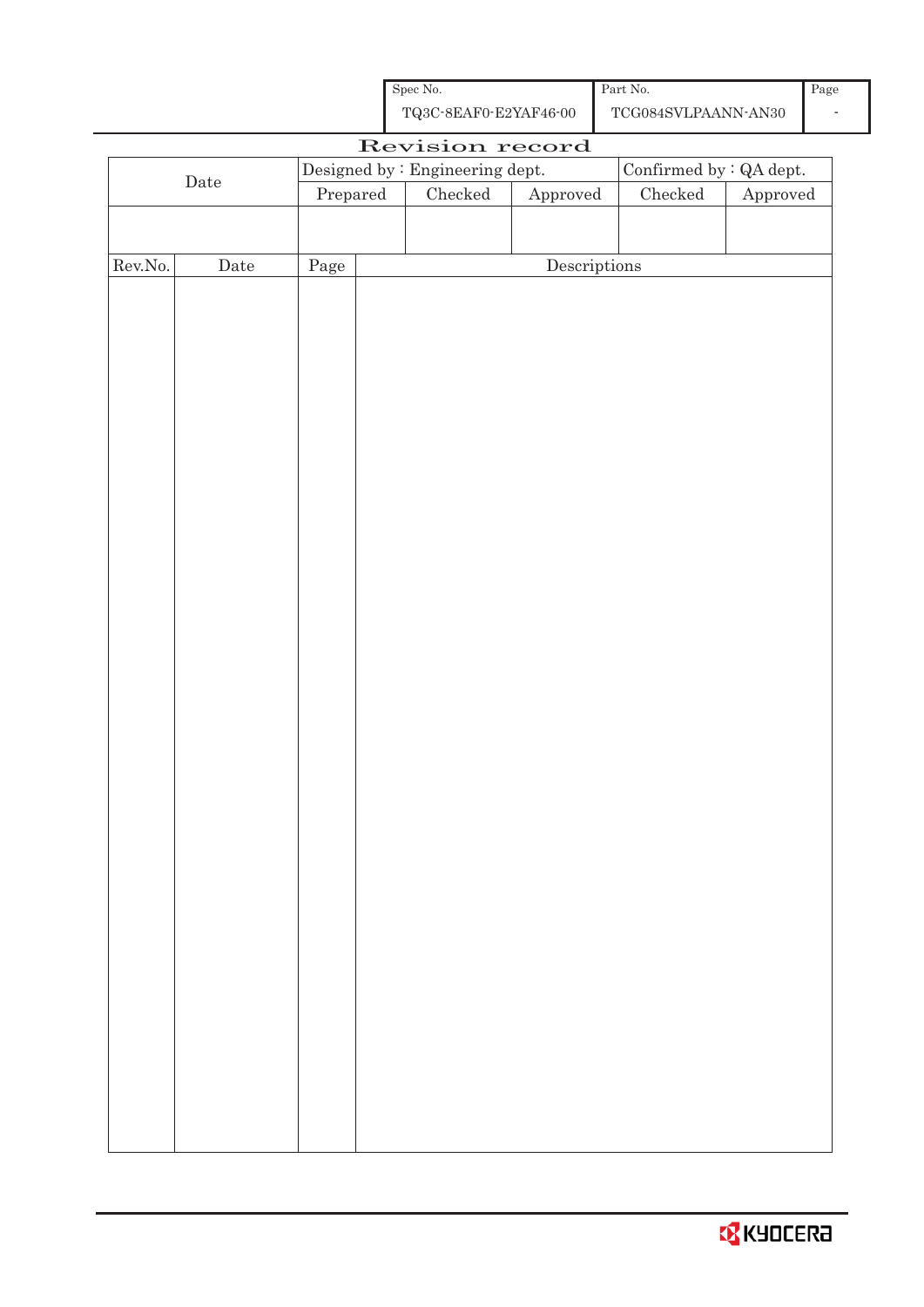|                 |                                                                                          |                                                                                              | <b>Note</b>                                                                                          |  |  |  |  |  |  |
|-----------------|------------------------------------------------------------------------------------------|----------------------------------------------------------------------------------------------|------------------------------------------------------------------------------------------------------|--|--|--|--|--|--|
| General         | Customer identified anomalies not defined within this inspection standard shall be<br>1. |                                                                                              |                                                                                                      |  |  |  |  |  |  |
|                 |                                                                                          | reviewed by Kyocera, and an additional standard shall be determined by mutual<br>consent.    |                                                                                                      |  |  |  |  |  |  |
|                 |                                                                                          | 2.<br>This inspection standard about the image quality shall be applied to any defect within |                                                                                                      |  |  |  |  |  |  |
|                 |                                                                                          |                                                                                              |                                                                                                      |  |  |  |  |  |  |
|                 | the active area and shall not be applicable to outside of the area.                      |                                                                                              |                                                                                                      |  |  |  |  |  |  |
|                 | 3.                                                                                       | Inspection conditions                                                                        |                                                                                                      |  |  |  |  |  |  |
|                 | Luminance                                                                                |                                                                                              | $\div 500$ Lux min.                                                                                  |  |  |  |  |  |  |
|                 |                                                                                          | Inspection distance                                                                          | $\div 300$ mm.                                                                                       |  |  |  |  |  |  |
|                 | Temperature                                                                              |                                                                                              | $:25 \pm 5^{\circ}$ C                                                                                |  |  |  |  |  |  |
|                 | Direction                                                                                |                                                                                              | : Directly above                                                                                     |  |  |  |  |  |  |
| Definition of   | Dot defect                                                                               | Bright dot defect                                                                            | The dot is constantly "on" when power applied to the                                                 |  |  |  |  |  |  |
| inspection item |                                                                                          |                                                                                              | LCD, even when all "Black" data sent to the screen.                                                  |  |  |  |  |  |  |
|                 |                                                                                          |                                                                                              | Inspection tool: 5% Transparency neutral density filter.                                             |  |  |  |  |  |  |
|                 |                                                                                          |                                                                                              | Count dot: If the dot is visible through the filter.                                                 |  |  |  |  |  |  |
|                 |                                                                                          |                                                                                              | Don't count dot: If the dot is not visible through the                                               |  |  |  |  |  |  |
|                 |                                                                                          |                                                                                              | filter.<br>G<br>$R$ G $B$ $R$ G $B$ $R$<br>G<br>dot defect<br>$RG$ B $RG$ B $RG$ B                   |  |  |  |  |  |  |
|                 |                                                                                          | Black dot defect                                                                             | The dot is constantly "off" when power applied to the                                                |  |  |  |  |  |  |
|                 |                                                                                          |                                                                                              | LCD, even when all "White" data sent to the screen.                                                  |  |  |  |  |  |  |
|                 |                                                                                          | Adjacent dot                                                                                 | Adjacent dot defect is defined as two or more bright dot                                             |  |  |  |  |  |  |
|                 |                                                                                          |                                                                                              | defects or black dot defects.                                                                        |  |  |  |  |  |  |
|                 |                                                                                          |                                                                                              | <b>BRGBR</b><br>$R$ G $B$ R $G$ B $R$ G $B$<br>dot defect<br>RGBRGBRGB<br><u> Literatur Literatu</u> |  |  |  |  |  |  |
|                 | External                                                                                 | Bubble, Scratch,                                                                             | Visible operating (all pixels "Black" or "White") and non                                            |  |  |  |  |  |  |
|                 | $\operatorname{in}_{\operatorname{spection}}$                                            | Foreign particle                                                                             | operating.                                                                                           |  |  |  |  |  |  |
|                 |                                                                                          | (Polarizer, Cell,                                                                            |                                                                                                      |  |  |  |  |  |  |
|                 |                                                                                          | Backlight)                                                                                   |                                                                                                      |  |  |  |  |  |  |
|                 |                                                                                          | Appearance                                                                                   | Does not satisfy the value at the spec.                                                              |  |  |  |  |  |  |
|                 |                                                                                          | inspection                                                                                   |                                                                                                      |  |  |  |  |  |  |
|                 | Definition                                                                               | Definition of circle size<br>Definition of linear size                                       |                                                                                                      |  |  |  |  |  |  |

 $d = (a + b)/2$ 

a

of size